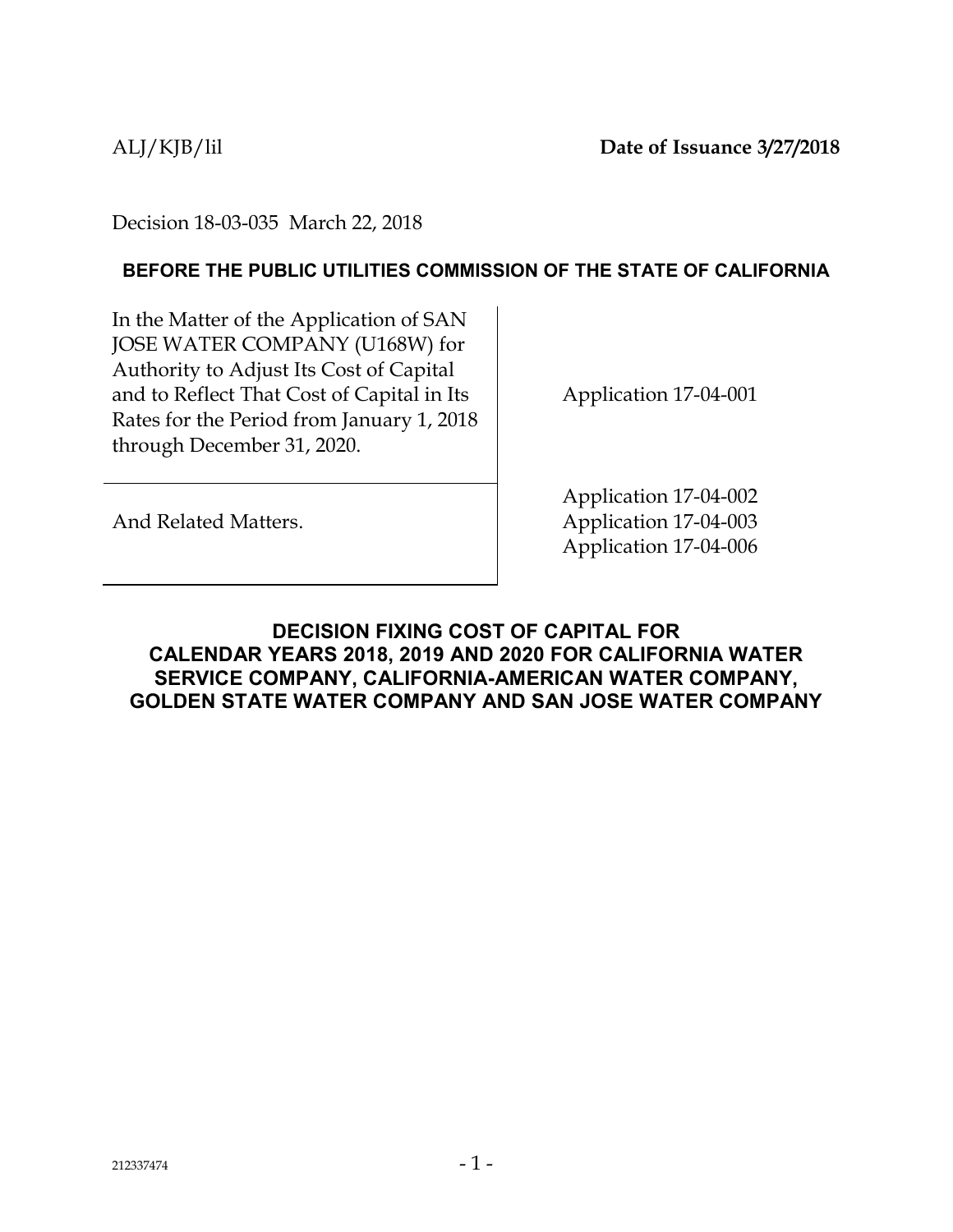# **Table of Contents**

# **Title**

|     |      | DECISION FIXING COST OF CAPITAL FOR CALENDAR YEARS 2018, |  |
|-----|------|----------------------------------------------------------|--|
|     |      | 2019 AND 2020 FOR CALIFORNIA WATER SERVICE COMPANY,      |  |
|     |      | CALIFORNIA-AMERICAN WATER COMPANY, GOLDEN STATE          |  |
|     |      |                                                          |  |
|     |      |                                                          |  |
| 1.  |      |                                                          |  |
| 2.  |      |                                                          |  |
| 3.  |      |                                                          |  |
| 4.  |      |                                                          |  |
|     | 4.1. |                                                          |  |
|     | 4.2. | Non-Regulated Comparable Earnings Approach 11            |  |
|     | 4.3. |                                                          |  |
|     | 4.4. |                                                          |  |
|     | 4.5. |                                                          |  |
| 5.  |      |                                                          |  |
| 6.  |      |                                                          |  |
| 7.  |      |                                                          |  |
| 8.  |      |                                                          |  |
| 9.  |      |                                                          |  |
| 10. |      |                                                          |  |
|     |      |                                                          |  |
|     |      |                                                          |  |
|     |      |                                                          |  |
|     |      |                                                          |  |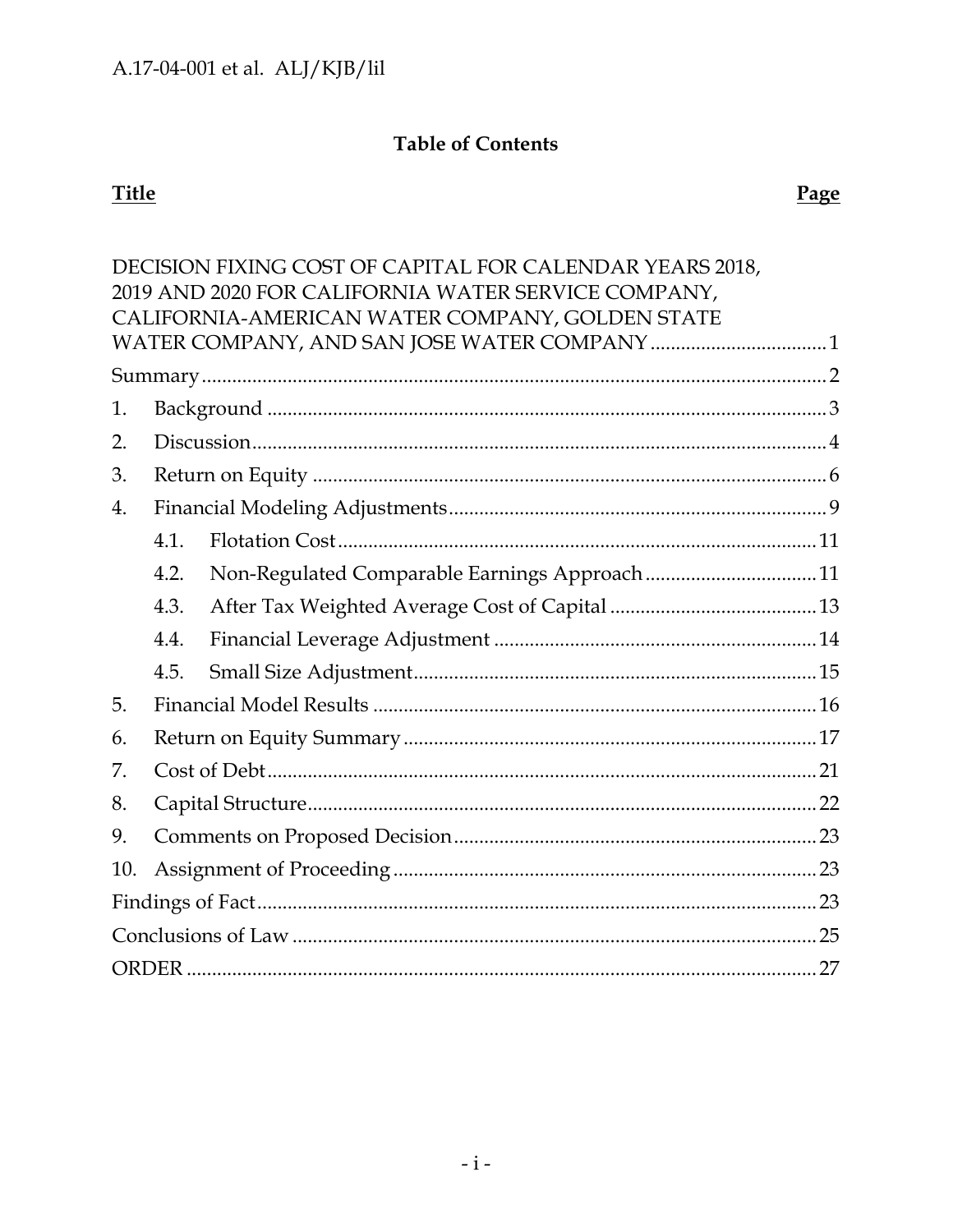### **DECISION FIXING COST OF CAPITAL FOR CALENDAR YEARS 2018, 2019 AND 2020 FOR CALIFORNIA WATER SERVICE COMPANY, CALIFORNIA-AMERICAN WATER COMPANY, GOLDEN STATE WATER COMPANY, AND SAN JOSE WATER COMPANY**

### <span id="page-2-0"></span>**Summary**

We adopt the ratemaking capital structures, costs of equity, costs of debt and overall rates of return for the three-year period commencing January 1, 2018 through December 31, 2020 for all four applicants (Applicants). We also continue the Water Cost of Capital Mechanism for the same period.

The figures shown in Table I represent each Applicant's authorized return on equity, costs of debt, debt/equity ratio and overall rate of return on rate base. In each case, we have adopted the capital structure and costs of debt proposed by the applicants. Overall rate of return has been calculated in each case by multiplying the cost of debt times the debt percentage in the capital structure and adding that product to the product of authorized return on equity times the equity percentage in the capital structure.

**Table 1 Authorized Capital Structures, Costs of Equity, Costs of Debt and Overall Rate of Return for All Applicants**

| Company               | Return on | <b>Cost of Debt</b> | Debt/Equity   | <b>Overall Rate</b> |
|-----------------------|-----------|---------------------|---------------|---------------------|
|                       | Equity    |                     | Ratio         | of Return           |
| California            | 9.20%     | 5.51%               | 46.60%/53.40% | 7.48%               |
| <b>Water Service</b>  |           |                     |               |                     |
| Company               |           |                     |               |                     |
| California-           | 9.20%     | 5.63%               | 44.61%/55.39% | 7.61%               |
| <b>American Water</b> |           |                     |               |                     |
| Company               |           |                     |               |                     |
| Golden State          | 8.90%     | 6.60%               | 43.00%/57.00% | 7.91%               |
| <b>Water Company</b>  |           |                     |               |                     |
| San Jose Water        | 8.90%     | 6.20%               | 46.72%/53.28% | 7.64%               |
| Company               |           |                     |               |                     |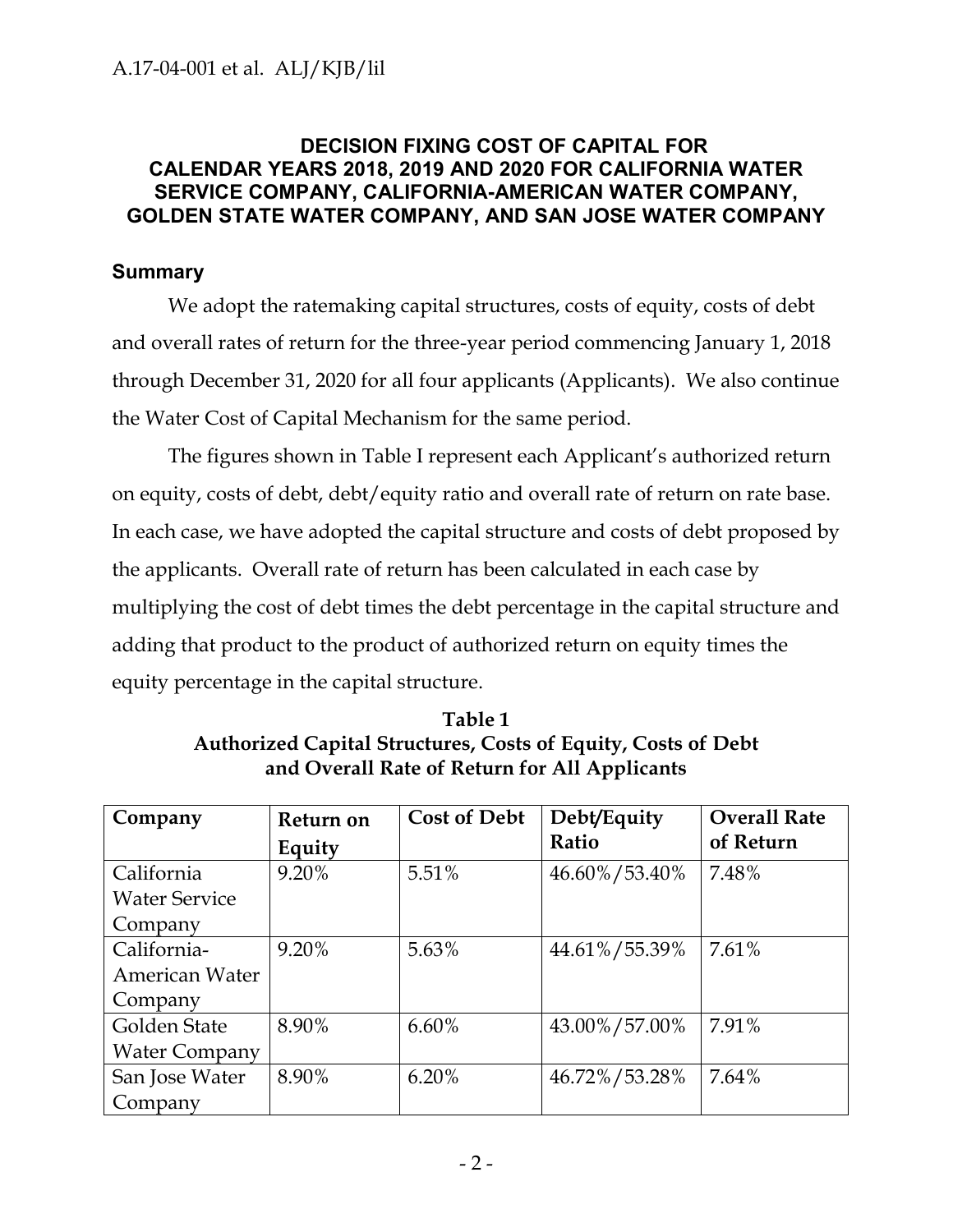#### <span id="page-3-0"></span>**1. Background**

In Decision (D.) 12-07-009, the Commission approved a settlement between Applicants and the Division of Ratepayer Advocates, predecessor to the Office of Ratepayer Advocates, (ORA) that fixed the return on equity (ROE) for all Applicants for the three-year period beginning January 1, 2012 at 9.99%. The terms of the settlement were extended to include the years 2015, 2016 and 2017 by annual letters to the Applicants from the Commission's Executive Director granting the requested extensions. On December 2, 2016, Applicants wrote to Executive Director Tim Sullivan proposing an additional year's extension. On February 16, 2017 Executive Director Sullivan responded to Applicants, rejecting their proposal and directing them to file cost of capital applications for the three-year period beginning January 1, 2018 on or before April 1, 2017.

The 9.99% ROE adopted for all Applicants in D.12-07-009 was adjusted downward by the operation of the Water Cost of Capital Mechanism (WCCM) for California Water Service Company (CWS), Golden State Water Company (GSW) and San Jose Water company (SJW) to its current authorized 9.43% ROE.

On April 3, 2017, Applicants CWS, California-American Water Company (CAW), GSW and SJW filed simultaneous applications for approval of their respective proposed costs of capital for the three-year period beginning January 1, 2018. On May 8, 2017, the assigned Administrative Law Judge (ALJ) issued a ruling consolidating the proceedings. On May 10, 2017, ORA filed a protest to all four applications.

Pursuant to the Scoping Memo of the assigned Commissioner issued on June 22, 2017, Applicants and ORA prepared and submitted extensive direct and rebuttal testimony addressing the methodology of determining costs of capital

- 3 -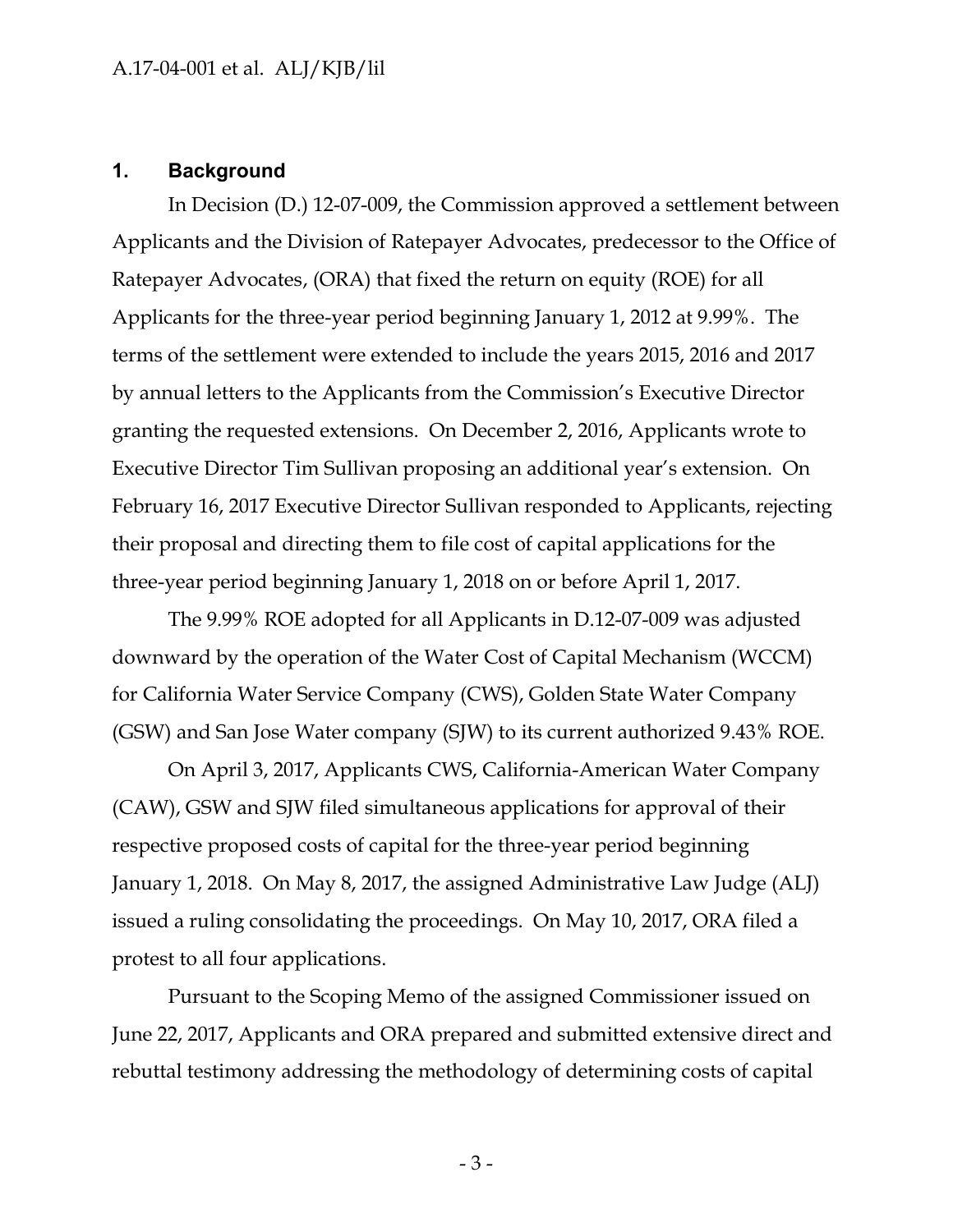and their contrasting recommendations regarding those costs. Evidentiary hearings were held September 13-15, 2017, following which the parties filed opening and reply briefs on September 28, 2017 and October 9, 2017, respectively. The proceeding was submitted on the filing of reply briefs.

In addition to the evidentiary hearings, the Commission held a series of public participation hearings (PPHs) in Los Angeles, Monterey and San Jose on October 30, November 1, and November 6, 2017. At the PPHs, members of the public made their views regarding the specific applications known and questioned representatives of the water companies and ORA regarding their positions on various issues in the proceeding. In total more than 400 ratepayers appeared at these meetings and more than 100 of them provided comments.

On December 15, 2017, ORA filed a motion to require Applicants to establish memorandum accounts to track the difference between water rates currently in effect and water rates that will go into effect upon resolution of this proceeding. With no opposition to the motion, the ALJ granted ORA's motion on December 27, 2017 and required Applicants to establish their memorandum accounts effective January 1, 2018.

### <span id="page-4-0"></span>**2. Discussion**

Fixing costs of capital for the next three years is an exercise in economic and financial forecasting. In estimating such things as the future path of inflation, we rely on the opinions of experts. Different experts, employing different forecasting techniques, typically present different views of the future, leaving it to us to choose among the views presented.

In these cases, the great majority of the difference between Applicants' experts and ORA's experts results from a disagreement about what should be the authorized ROE. Underlying the clash of expert opinions on this topic are

- 4 -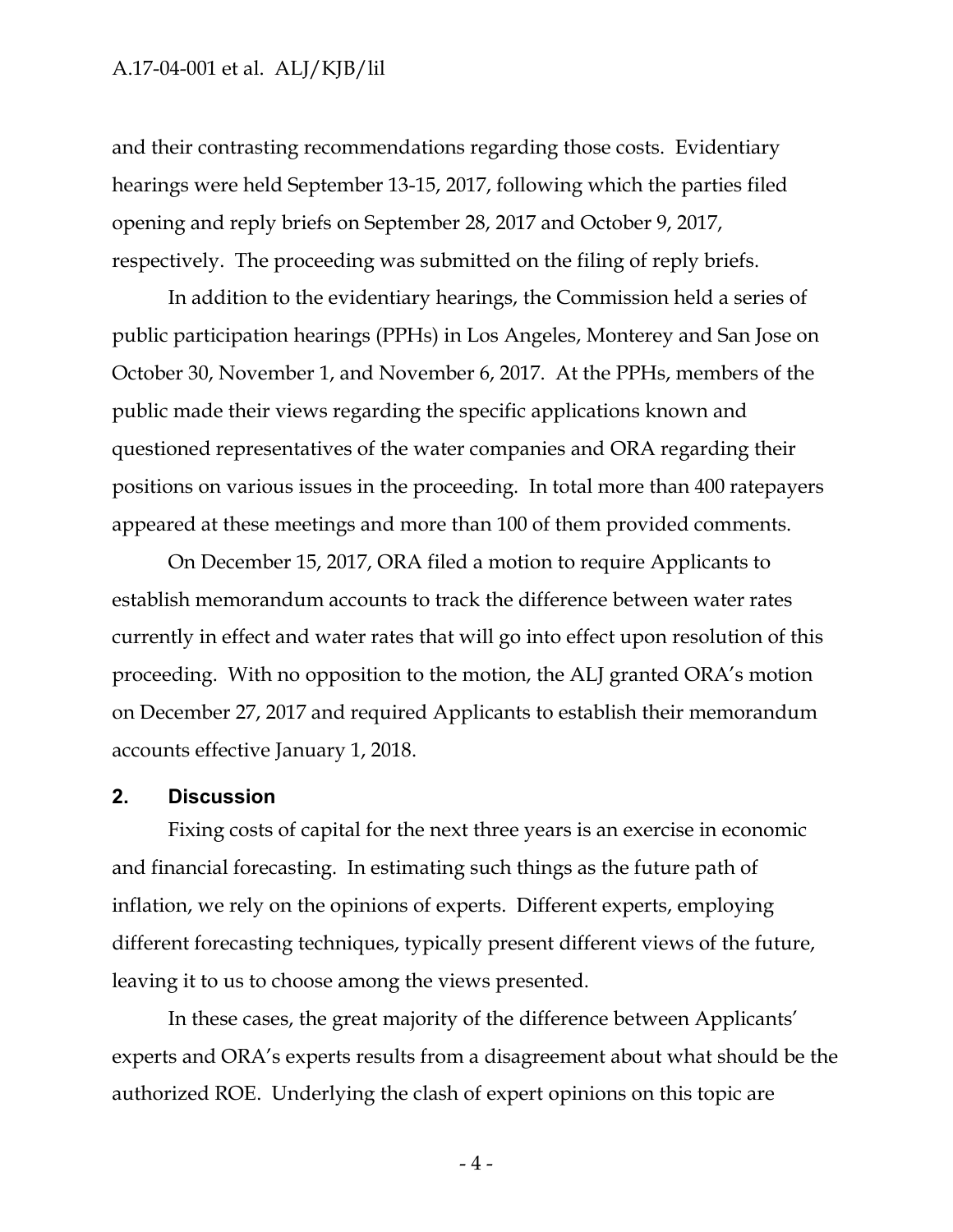$\overline{a}$ 

two rather different views of the justification for ROE. Applicants' experts take the position that the authorized ROE should be not less than the average ROE of similar securities issued by comparable regulated private water companies in other states. Underlying this position is the assumption that if Applicants choose to raise money by selling stock, these are the kinds of returns that investors in water company stocks would insist on receiving. If we approve ROEs significantly lower than those allowed to similar companies by other regulatory commissions, the argument goes, investors will choose to purchase the stock of those other companies rather than the stock of Applicants.

ORA does not disagree that such comparisons are relevant. But ORA also argues that the risk-hedging and risk-spreading mechanisms adopted by this Commission over the years have effectively guaranteed that the Applicants will earn their allowed returns on rate base, mitigating the risks of investment<sup>1</sup> in their common equity and their ROEs should be adjusted downward to reflect this fact. Such mechanisms include the Water Rate Adjustment Mechanism, which authorizes rate increases to offset declines in water use; the WCCM, which automatically adjusts authorized ROE up or down depending on changes in the capital markets; various "balancing accounts" which permit applicants to earn back in the future certain expenses incurred in the present; an attrition or escalation adjustment mechanism which provides protection against inflation in years between general rate cases; and various specific advice letters relating to

<sup>&</sup>lt;sup>1</sup> The term "risk as used herein generally refers to the rise that a company will not earn its allowed return. "Risk" may also refer to a specific risk of non-recovery of expenditures such as, for example, the risk company not be able to recover from ratepayers the full cost of fighting a wildfire in the company's service territory.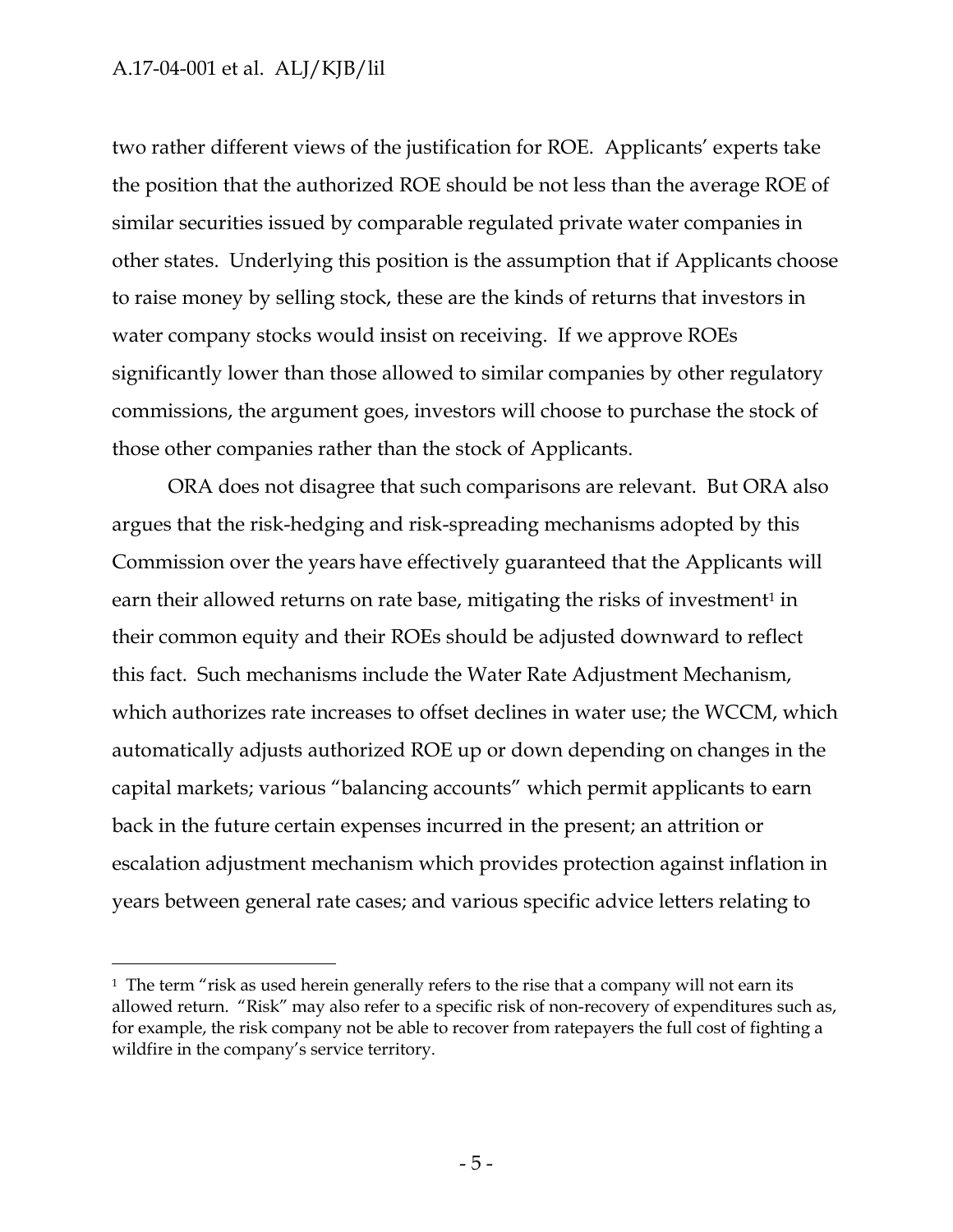particular rates and charges which, if not the subject of timely protests, typically become effective 30 days after filing.

Applicants' request to continue employing the WCCM authorized by the Commission pursuant to D.09-07-051 and D.12-07-009 for the years 2019 and 2020, using the base year 2018 that will be adopted in this proceeding, is unopposed and should be adopted.

### <span id="page-6-0"></span>**3. Return on Equity**

The legal standard for setting the fair rate of return has been established by the United States Supreme Court in the *Bluefield*, *Hope* and *Duquesne* cases.<sup>2</sup> *Bluefield* stands for the proposition that a utility's overall return should be comparable to the overall return earned at the same time and in the same general part of the country on investments in other business undertakings attended by corresponding risks and uncertainties. *Hope* states that authorized rates will not be judged invalid as long as they enable a utility to maintain financial integrity, to attract capital, and to compensate investors for the risks they assume. In *Duquesne*, the Court concludes that rates must not be so low as to be confiscatory. However, in applying these parameters, we must not lose sight of our duty to utility ratepayers to protect them from unreasonable risks including risks of imprudent management.

Hence, our basic objective in a cost of capital proceeding is to set the equity return at the lowest level that meets the test of reasonableness.3 At the same

<sup>2</sup> *The Federal Power Commission v. Hope Natural Gas Company,* 320 U.S. 591 (1944), *Bluefield Water Works & Improvement Company v. Public Service Commission of the State of Virginia*, 262 U.S. 679 (1923); *Duquesne Light Co. v. Barasch,* 488 U.S. 299 (1989).

<sup>3</sup> 46 CPUC2d 319 at 369 (1992).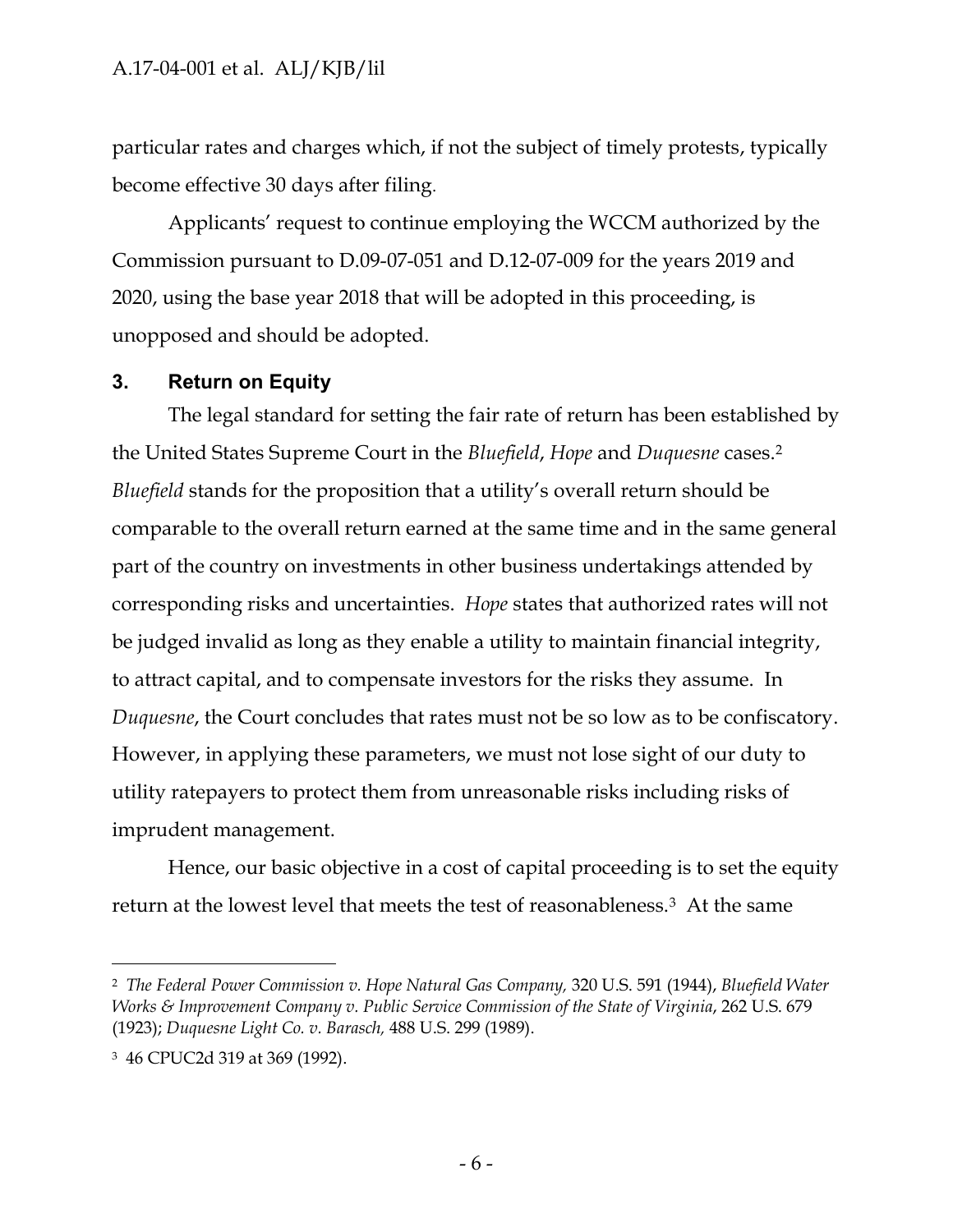time, the adopted equity return should be sufficient to provide a margin of safety to pay interest, pay reasonable common dividends, and allow for some money to be kept in the business as retained earnings.4 To accomplish this objective, we have consistently evaluated analytical financial models as a starting point to arrive at a range of fair equity returns.

The financial models commonly used in equity return proceedings are the Capital Asset Pricing Model (CAPM), <sup>5</sup> Risk Premium Model (RPM), <sup>6</sup> and Discounted Cash Flow Analysis (DCF). <sup>7</sup> An additional method utilizing a comparable earnings approach<sup>8</sup> was used by SJW and GSW. A Proxy Group comprised of companies with characteristics and risks comparable to those of Applicants is used for the DCF and CAPM financial models. The parties selected their Proxy Groups from the water utilities group listed in Value Line. <sup>9</sup> Screens used by the parties in selecting their comparable Proxy Group included: (1) publicly traded water utility; (2) investment grade bond rating; (3) high percentage of revenue from regulated activities; and (4) no significant merger activity in the previous five years.

<sup>4</sup> 78 CPUC at 723 (1975).

<sup>&</sup>lt;sup>5</sup> The CAPM is a risk premium approach that gauges an entity's cost of equity based on the sum of an interest rate on a risk-free bond and a risk premium.

<sup>6</sup> Similar to the CAPM, the RPM measures a company's cost of equity capital by adding a risk premium to a risk-free long-term treasury or utility bond yield.

<sup>7</sup> The DCF model is used to estimate an equity return from a Proxy Group by adding estimated dividend yields to investors' expected long-term dividend growth rate.

<sup>8</sup> The Comparable Earnings Approach uses a proxy of non-utility companies to estimate a comparable utility ROE.

<sup>9</sup> Value Line is an independent financial and research publishing firm.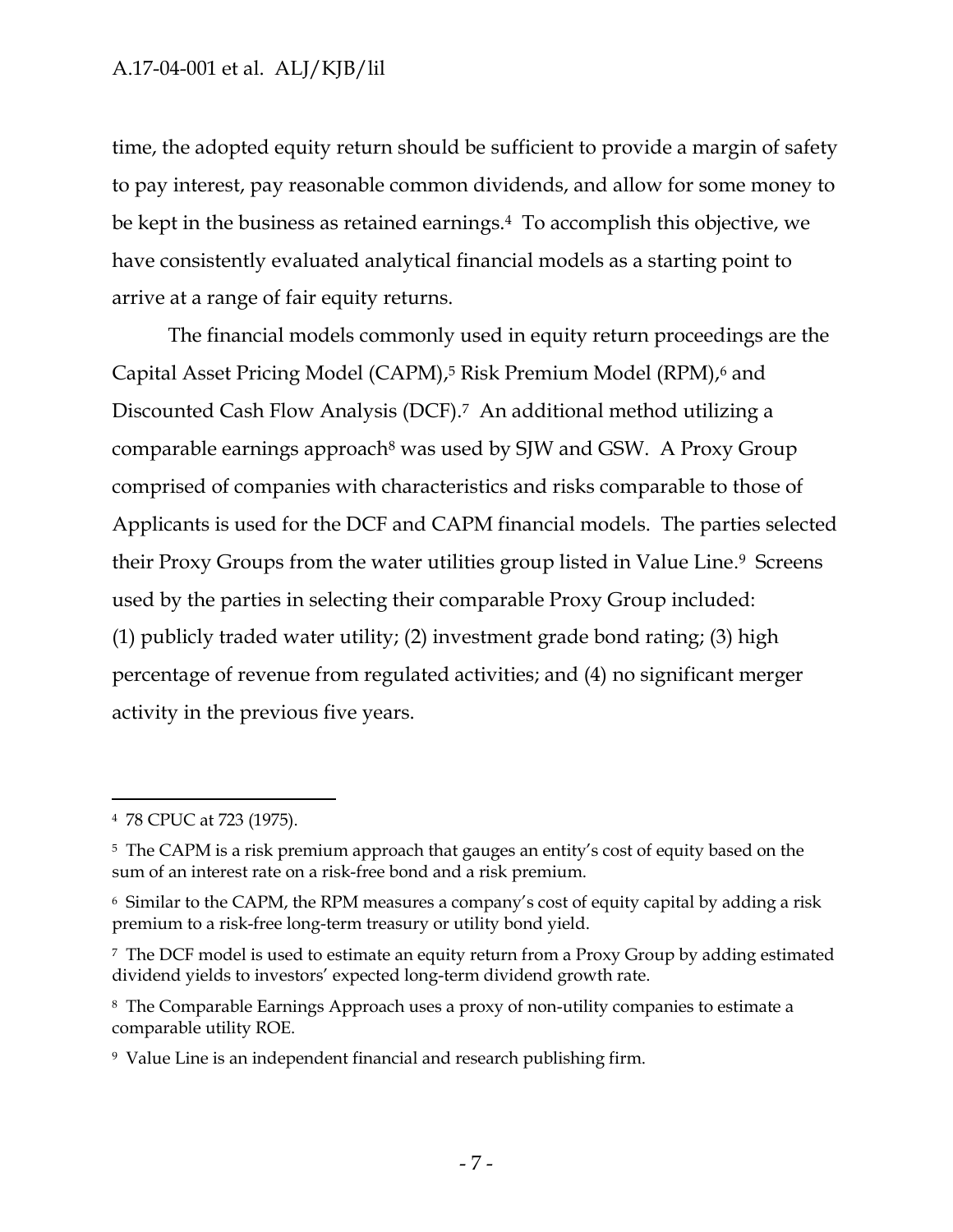CAW, CWS, SJW and ORA started with the same eight water companies in their Proxy Group analysis, as identified in the following table by utility, annual revenue, market capitalization and current bond rating. GSW added Artesian Resources to the companies in Table 2 to form its Proxy Group.

| Company                      | Annual                | <b>Market</b>                | Standard &           |
|------------------------------|-----------------------|------------------------------|----------------------|
|                              | Revenue <sup>10</sup> | Capitalization <sup>11</sup> | Poors' 2016          |
|                              | (Millions)            | (Millions)                   | <b>Credit Rating</b> |
| <b>American States Water</b> | \$439                 | \$1,446                      | $A+$                 |
| <b>American Water Works</b>  | \$3,283               | \$13,661                     | А                    |
| Aqua America                 | \$820                 | \$5,449                      | $A-$                 |
| <b>Connecticut Water</b>     | \$98                  | \$556                        | А                    |
| <b>Services</b>              |                       |                              |                      |
| Middlesex Water              | \$132                 | \$571                        | Α                    |
| SJW Corporation              | \$348                 | \$898                        | $BBB+$               |
| York Water Co.               | \$47                  | \$380                        | A-                   |

**Table 2 Water Proxy Group Financial Data**

Applicants used the CAPM, RPM and DCF financial models as a basis to derive their requested ROEs, ranging from a low of 10.75% by CWS to a high of 11.00% by GSW. ORA used the DCF and a variation of the CAPM as its basis to recommend ROEs for Applicants ranging from a low of 8.20% for CWS to a high of 8.30% for SJW. ORA's CAPM was based on a Value Line average of 30 Dow Jones Industrial companies and used by ORA to support its DCF result.

Each party utilized different subjective inputs to arrive at their DCF, RPM and CAPM financial model result. Hence, the financial model results are not based on consistent subjective inputs.

<sup>10</sup> As of December 31, 2016.

<sup>11</sup> As of September 1, 2016.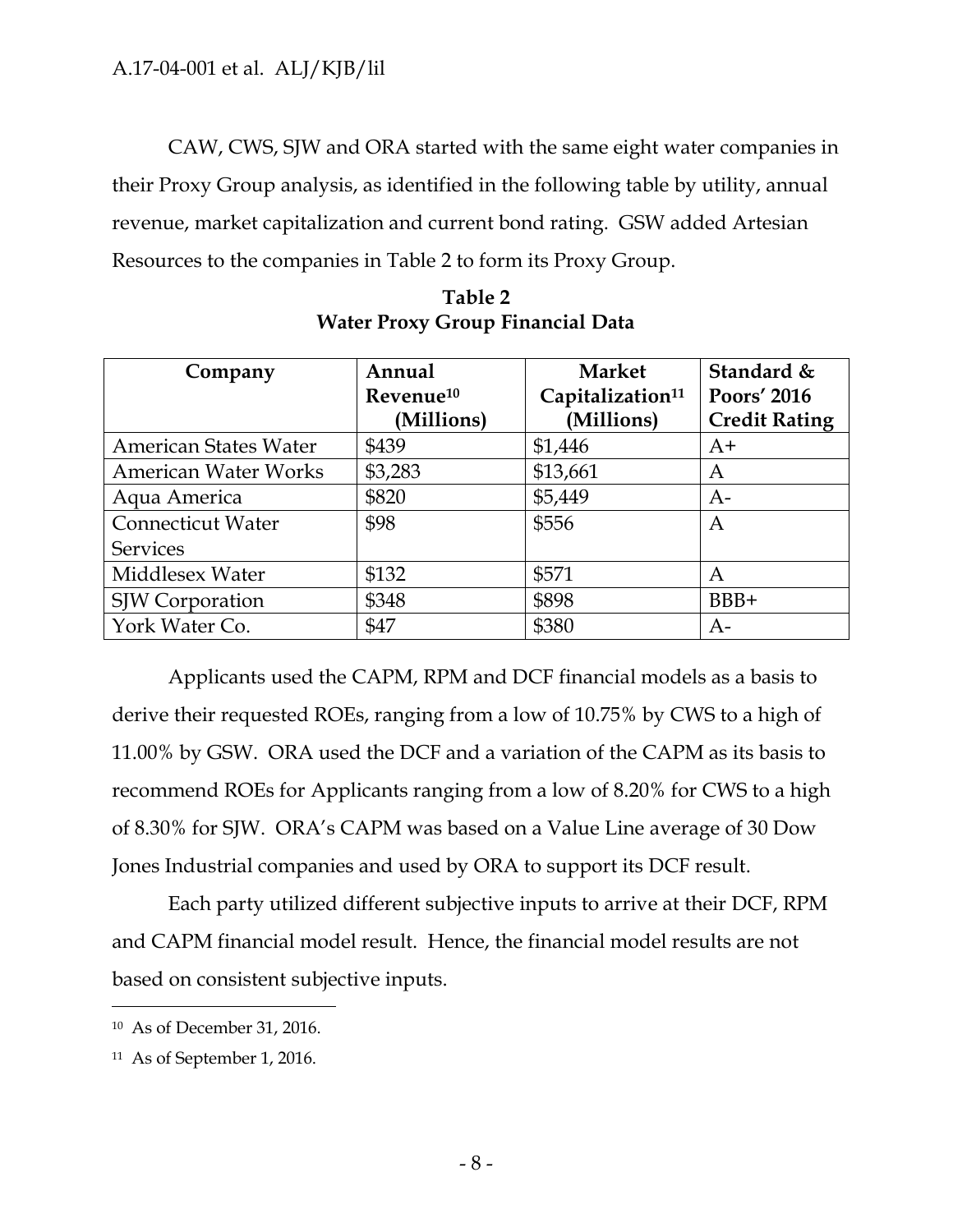Applicants assert that ORA's results and recommendations are too low given that the national average ROEs granted water utilities were 9.68% in 2016 and 9.43% for the first five months of 2017 and (2) major California energy utilities have ROEs of 10.05% to 10.30%.<sup>12</sup> Conversely, the 10.75% to 11.00% ROEs being requested by Applicants are more than 100 basis points<sup>13</sup> higher than the national average ROEs granted water utilities and approximately 70 basis points higher than the California energy utilities' ROEs.

Applicants did not provide any evidence to substantiate that their businesses are riskier than either the national water utilities or the major California energy utilities. Consequently, we have no reason to consider either the national water utilities' average ROEs or the California energy utilities' ROEs as benchmark in this proceeding; instead we address the parties' financial model results.

### <span id="page-9-0"></span>**4. Financial Modeling Adjustments**

Applicants included upward adjustments in their financial modeling results for: (1) flotation costs; (2) non-regulated comparable earnings approach (Non-Reg. Comp.); (3) after tax weighted average cost of capital (ATWACC); (4) financial leverage; and (5) small size. ORA did not propose any adjustments to its 7.26% to 8.63% DCF and 5.27% to 10.43% CAPM financial model results.<sup>14</sup> Applicants applied the results of these financial model adjustments differently, as summarized in the following table:

<sup>12</sup> *See* for example Exhibit GSW 7 at 2-3.

<sup>13</sup> One basis point equals 0.01%.

<sup>14</sup> Exhibit ORA 20 at 62 and 68.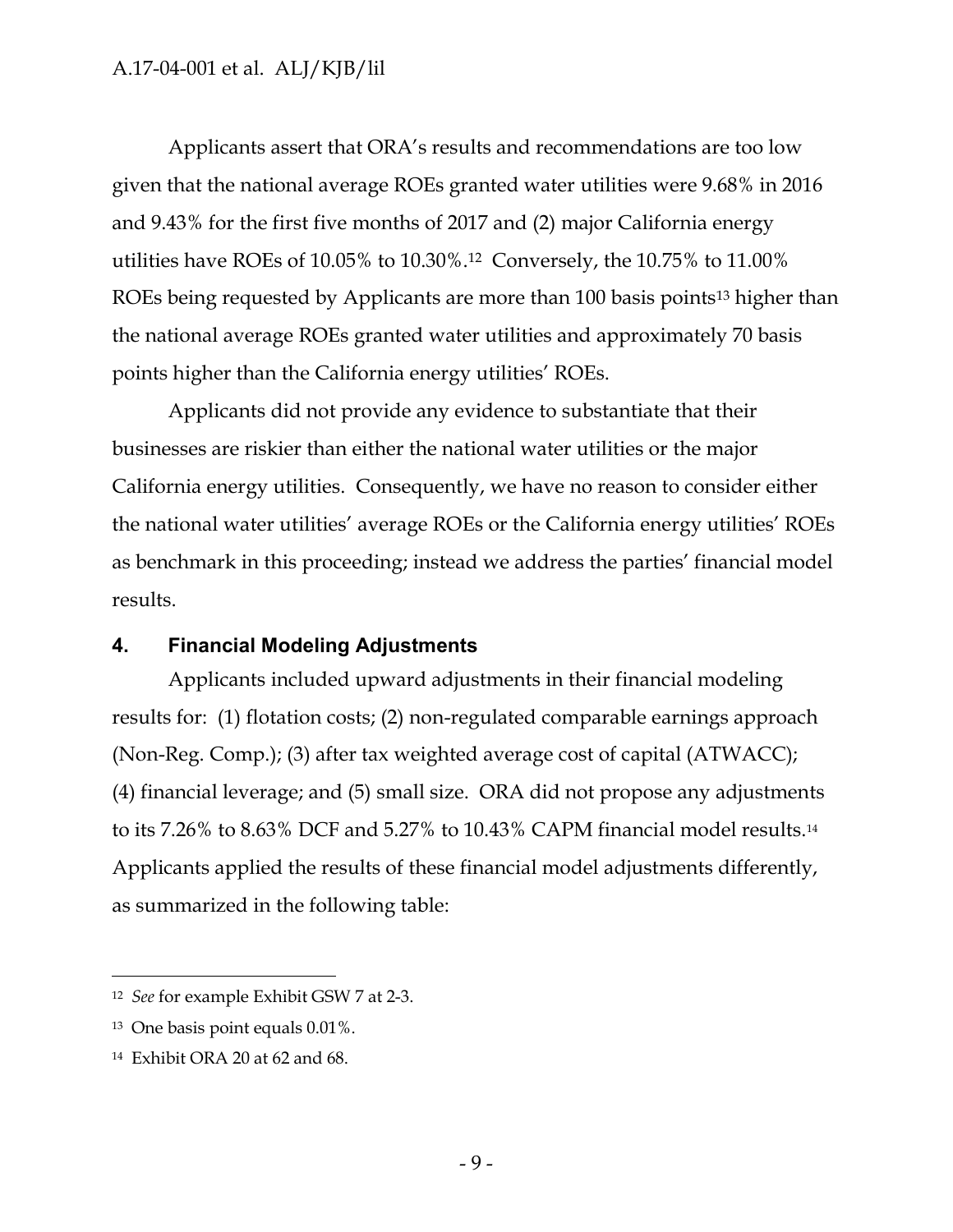|                             | CAW <sup>15</sup>   | CWS <sup>16</sup>      | GSW <sup>17</sup>    | $SIW^{18}$ |
|-----------------------------|---------------------|------------------------|----------------------|------------|
| <b>DCF</b><br><b>Base</b>   | $6.80\% - 9.00\%$   | $6.80\% - 9.00\%$      | 8.80%                | 8.50%      |
| ATWACC Adj.                 | $2.70\% - 2.00\%$   | $1.70\% - 2.40\%$      | n.a. <sup>19</sup>   | n.a.       |
| Leverage Adj.               | n.a.                | n.a.                   | 1.33%                | n.a.       |
| Flotation Adj.              | n.a.                | n.a.                   | .25%                 | n.a.       |
| <b>Total DCF</b>            | $9.50\% - 11.00\%$  | $8.50\% - 11.40\%$     | 10.38%               | 8.50%      |
|                             |                     |                        |                      |            |
| <b>RPM</b><br>Base          | $10.10\% - 10.20\%$ | n.a.                   | 11.50%               | 11.19%     |
| Flotation Adj.              | n.a.                | n.a.                   | .25%                 | n.a.       |
| <b>Total RPM</b>            | $10.10\% - 10.20\%$ | combined <sup>20</sup> | 11.75%               | 11.19%     |
|                             |                     |                        |                      |            |
| <b>CAPM</b> Base            | $9.00\% - 9.70\%$   | $9.00\% - 9.90\%$      | 10.40%               | 9.41%      |
| ATWAC Adj.                  | $1.00\% - 1.20\%$   | $.60\% - 1.50\%$       | n.a.                 | n.a.       |
| Size Adj.                   | n.a.                | n.a.                   | 1.00%                | n.a.       |
| Flotation Adj.              | n.a.                | n.a.                   | .25%                 | n.a.       |
| <b>Total CAPM</b>           | $10.00\% - 10.90\%$ | $9.60\% - 11.40\%$     | 11.65%               | $9.41\%$   |
|                             |                     |                        |                      |            |
| <b>Separate Adjustments</b> |                     |                        |                      |            |
| Non-Reg. Comp.              | n.a.                | n.a.                   | 12.30% <sup>21</sup> | 10.39%22   |
| Size Adj.                   | n.a.                | .20%                   | n.a.                 | .10%       |
| Flotation Adj.              | n.a.                | n.a.                   | n.a.                 | .17%       |

### **Table 3 Applicants' Proposed Returns on Equity by Financial Models Employed and Related Adjustments**

 $\overline{a}$ <sup>15</sup> Exhibit CAW 1 at 2 and Exhibit BV-4 at 23-25 and 35-36.

- <sup>17</sup> Exhibit GSW 3 at 4 and 30-40.
- <sup>18</sup> Exhibit SJW 4 at 5.
- <sup>19</sup> Not applicable (n.a.).
- <sup>20</sup> CWS combined its RPM and CAPM results.
- <sup>21</sup> Exhibit GSW 3 at 43, represents average of 12.2% historical and 12.4% forecast.
- <sup>22</sup> Exhibit SJW 4 at 56-57 represents average of 11.42% DCF, 10.30% RPM, and 9.68% CAPM.

<sup>16</sup> Exhibit CWS 1 at 54, Exhibit E pp. 23-24 and pp. 35-36, and Exhibit CWS 3.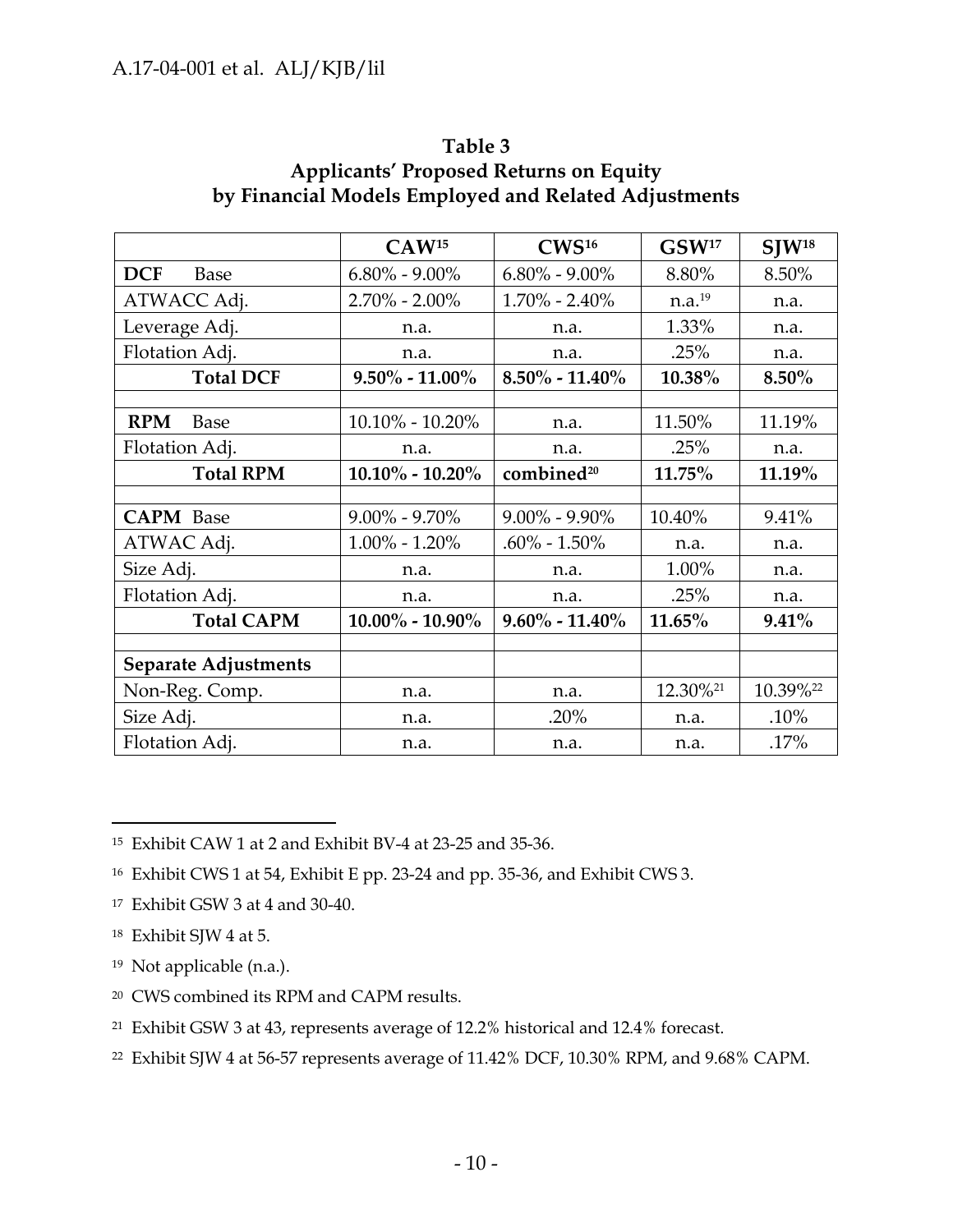### **4.1. Flotation Cost**

<span id="page-11-0"></span>Flotation costs are those costs associated with the sale of new issuances of common stock. They include the essential costs of issuance such as underwriting fees, printing, legal, and registration.<sup>23</sup> This is not a new issue. Although CWS, GSW and SJW contend that it is appropriate to recover their flotation costs, only GSW and SJW reflected a flotation adjustment in their overall ROE recommendations. GSW included a 0.25% upward flotation costs adjustment to its CAPM, RPM, and DCF analysis to arrive at an 11.65% CAPM 11.75% RPM and 10.38 DCF.24 SJW included a 0.17% upward flotation costs adjustment to the average of its DCF, RPM, CAPM, and Non-Reg. Comp. financial model results.<sup>25</sup>

We have previously disallowed energy utilities from including flotation cost impacts in similar financial models.26 CWS, GSW and SJW testimony did not provide any new information for the Commission to reevaluate the appropriateness of allowing water utilities to include a flotation costs adjustment in their financial models. Accordingly, we reject GSW's and SJW's proposed flotation costs adjustments.

### **4.2. Non-Regulated Comparable Earnings Approach**

<span id="page-11-1"></span>The non-regulated comparable earnings approach estimates a fair ROE by comparing returns realized by non-regulated companies to returns that a public utility with similar risk characteristics would need to realize in order to compete

<sup>23</sup> Exhibit SJW 4 at 59.

<sup>24</sup> Exhibit GSW 3 at 4.

<sup>25</sup> Exhibit SJW 4 at 5.

<sup>26</sup> *See* for example D.12-12-034 at 23 (2012), D.02-11-027 at 30 (2002), D.00-12-062 at 16 (2000) and 46 CPUC2d. 319 at 361 (1992).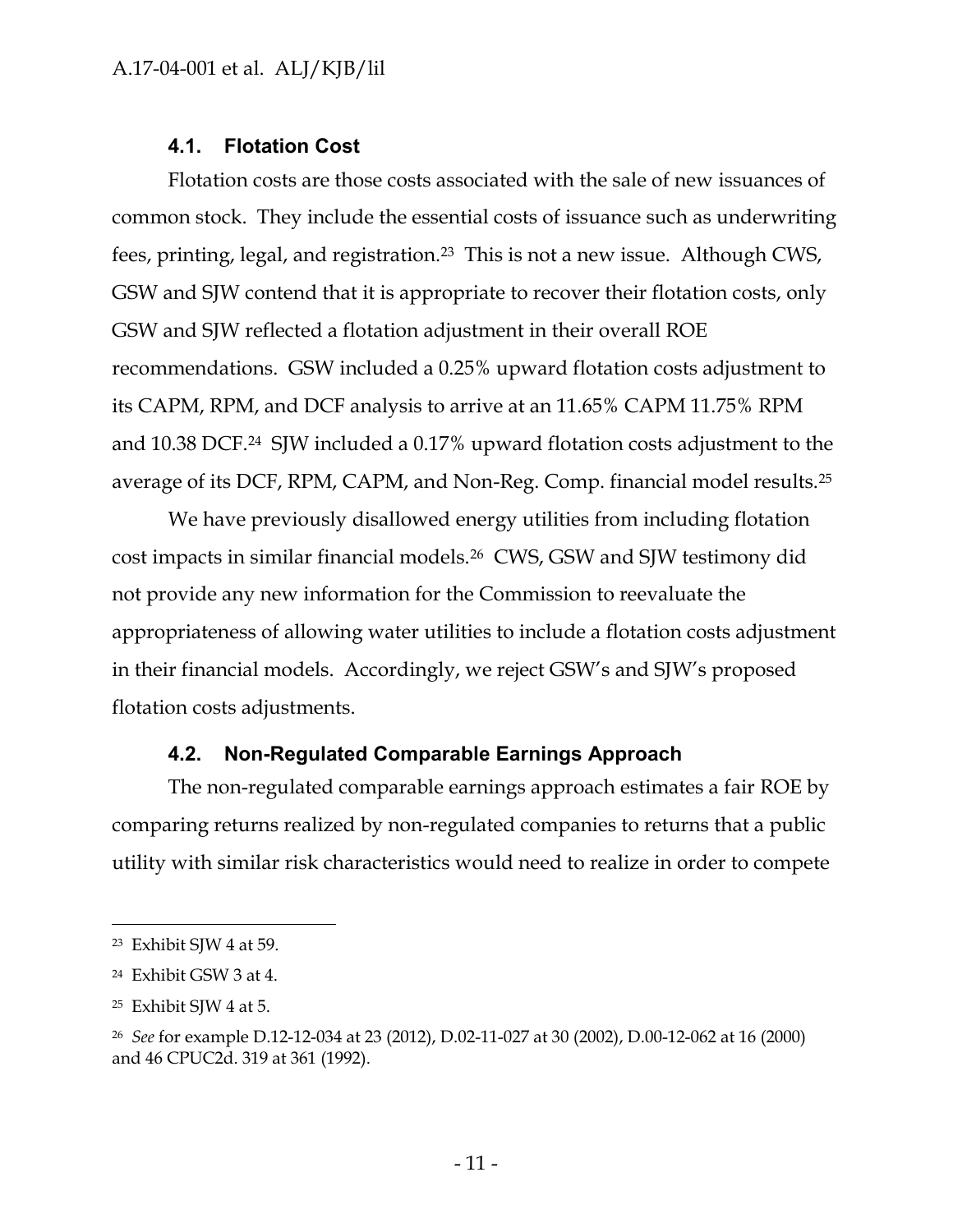for capital. Both SJW and GSW included a non-regulated comparable earnings approach to compare relative risk, not a particular business activity or degree of regulation.

SJW selected 15 companies from Value Line for its non-regulated Proxy Group<sup>27</sup> which included AutoZone Inc., Kroger Co., Lilly (Eli) and Co., and Reynolds American. SJW's non-regulated Proxy Group resulted in an 11.42% non-comparable earnings factor using the DCF method, a 10.30% non-regulated comparable earnings factor using the RPM, and a 9.69% non-regulated comparable earnings factor using CAPM.<sup>28</sup> SJW took the average mean and median of these results to arrive at an overall 10.39% non-regulated comparable earnings factor.

GSW selected 17 companies for its non-regulated Proxy Group<sup>29</sup> which included Campbell Soup Co., Cheesecake Factory Inc., Erie Indemnity, and O'Reilly Automotive Inc. GSW's non-regulated Proxy Group averaged a 12.20% non-regulated comparable earnings factor based on five historical years and a 12.40% non-comparable earnings factor based on five future years, resulting in a 12.30% combined past and future average non-comparable earnings factor.<sup>30</sup>

We find that non-utility Proxy Groups are not comparable to utility Proxy Groups for purposes of risk comparison. Non-utility earnings are dependent on a company's ability to price products or services at rates a buyer is willing to pay in a competitive market. Utility earnings are limited by a regulatory return on

<sup>27</sup> Exhibit SJW 4 at 55.

<sup>28</sup> Exhibit SJW 4 at 57.

<sup>29</sup> Exhibit GSW 3 at 1 of Schedule 13.

<sup>30</sup> Exhibit GSW 3 at 42-43.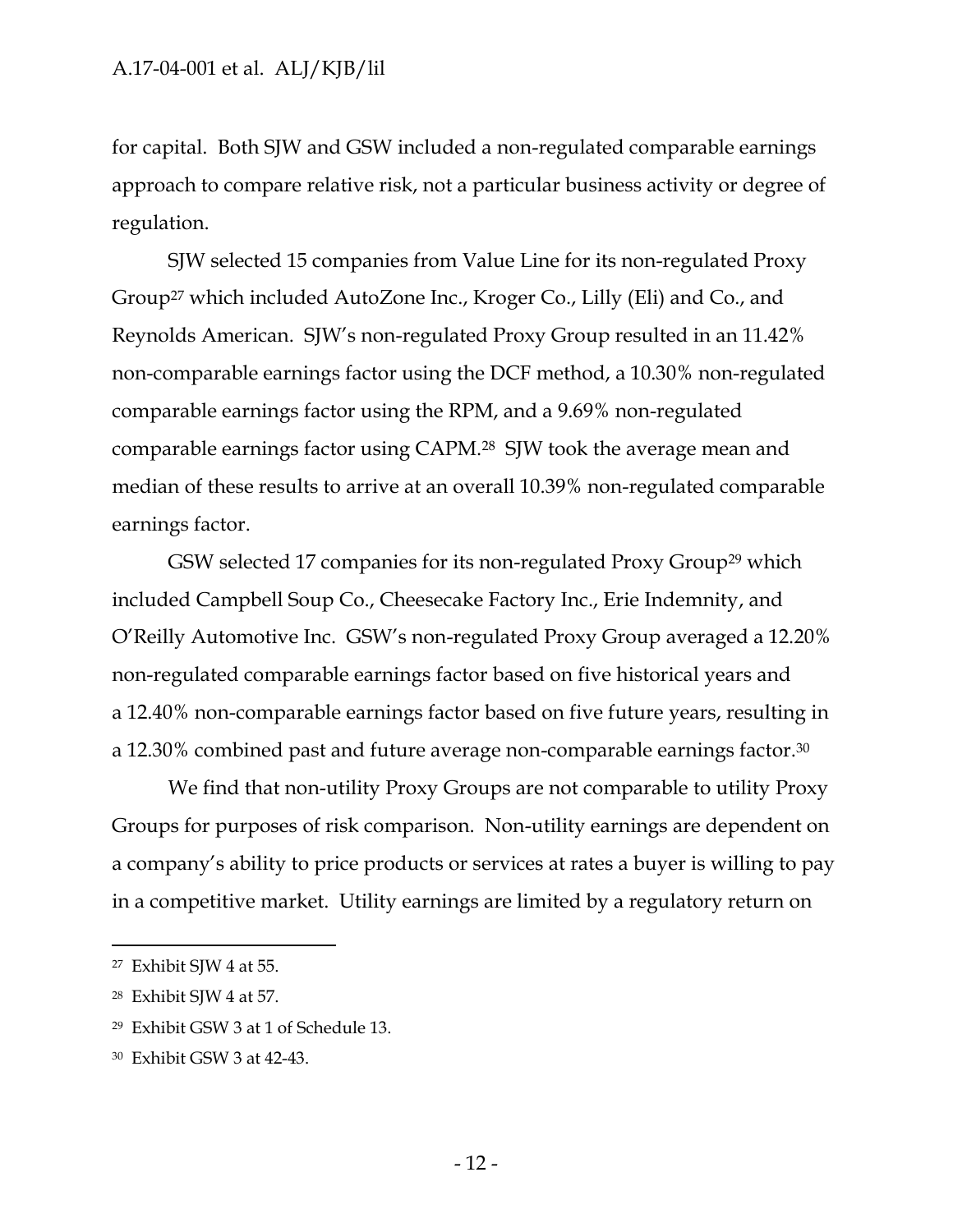rate base in a monopolistic market. While a non-regulated company faces the possibility of loss of business (or bankruptcy) to any number of competitors, a regulated utility in a monopolistic market faces the possibility of under-earning its allowed return but regulatory mechanism largely insulates it from factors beyond its control. This difference in the nature of the risks faced by regulated and non-regulated companies leads us to reject financial modeling results from SJW's and GSW's non-utility Proxy Groups. Accordingly, we reject SJW's and GSW's non-regulated comparable earnings adjustment.

## **4.3. After Tax Weighted Average Cost of Capital**

<span id="page-13-0"></span>The ATWACC is calculated using a weighted-average of the after-tax cost of equity and the market CD. This method differs from the traditional WACC (weighted average cost of capital) which is calculated using a weighted-average of after-tax cost of equity and the pre-tax CD.

Both CWS and CAW used the ATWACC method in calculating their respective DCF and CAPM. The following table compares CAW and CWS respective CD forecast to the market CD.

| Table 4                                                            |
|--------------------------------------------------------------------|
| <b>CAW and CWS Forecasted Cost of Debt vs. Market Cost of Debt</b> |

|            | Market Cost of Debt <sup>31</sup> | <b>Utility Forecasted Debt</b> <sup>32</sup> |
|------------|-----------------------------------|----------------------------------------------|
| <b>CAW</b> | 4.1%                              | 5.63%                                        |
| <b>CWS</b> | 4.1%                              | 5.51%                                        |

CWS acknowledged in its testimony that the Commission has not adopted the ATWACC method. <sup>33</sup> By way of background, the ATWACC method was

<sup>31</sup> Exhibit CAW 1, Tab 4 at 37 and Exhibit CWS 1, Ex. E at 37.

<sup>32</sup> CAW Application at 2 and CWS Application at 2.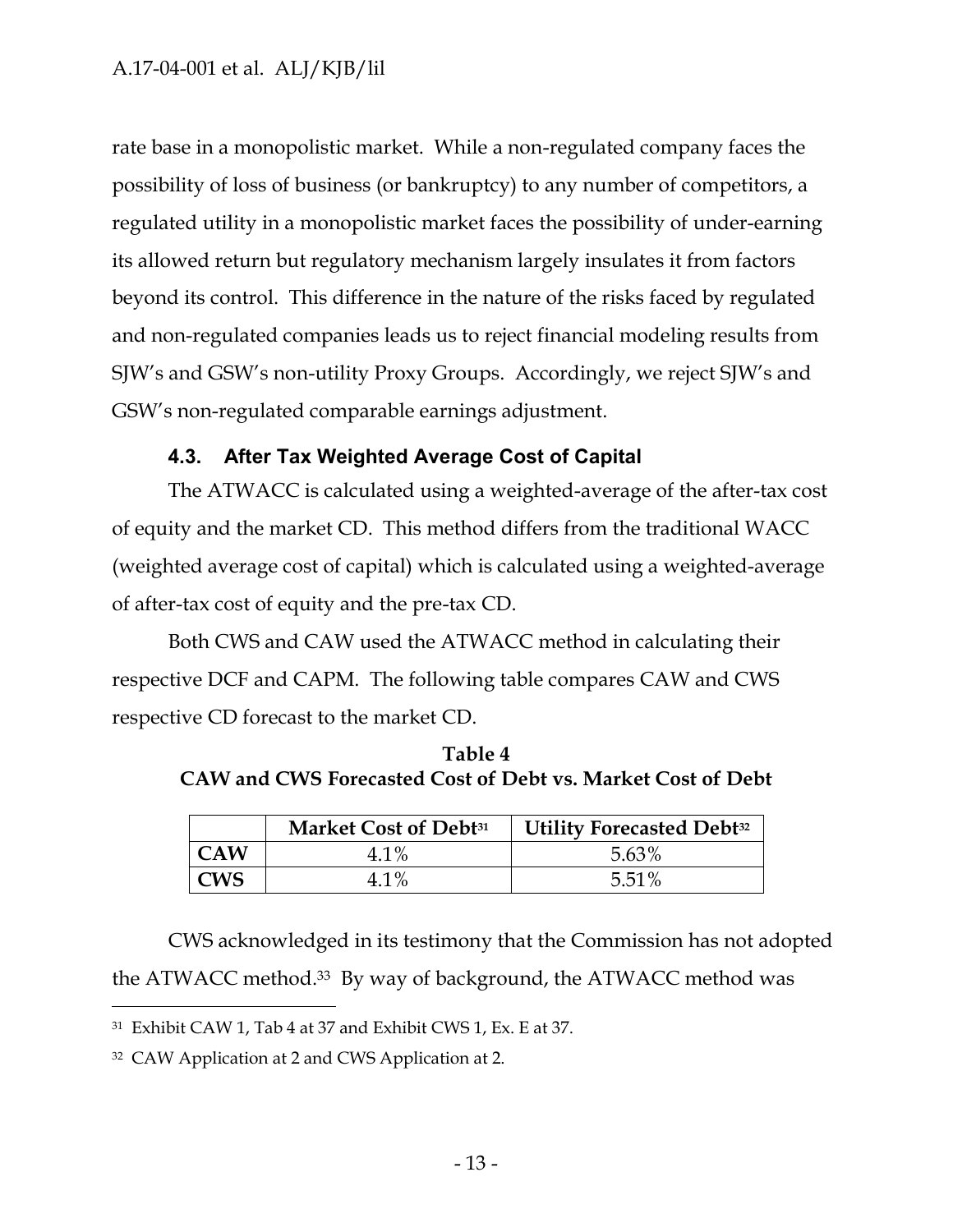first brought before the Commission in an energy 1998 cost of capital proceeding<sup>34</sup> and was represented in several subsequent energy cost of capital proceedings. Each time the ATWACC method was presented to the Commission, the Commission declined to adopt it. Neither CWS nor CAW provided convincing testimony that the ATWACC method should be adopted in this proceeding. Therefore, CWS and CAW's ATWACC calculations carry no weight in this proceeding.

#### **4.4. Financial Leverage Adjustment**

<span id="page-14-0"></span>GSW includes a leverage adjustment in its DCF results to reflect a financial risk difference between a book value and market value capital structure.

GSW adjusted its 8.80% DCF result upward by a 1.33%<sup>35</sup> leverage adjustment to arrive at a 10.13% DCF.<sup>36</sup> In defense of this adjustment, GSW argues that investors expect to earn returns that reflect the fact that the company is not capitalized with 100% equity but has a balanced capital structure instead. The presence of debt on the company's balance sheet adds an element of risk to investment in its common stock that should be compensated for by an adjustment in ROE.<sup>37</sup>

We decline to adopt GSW's leverage adjustment. While such an approach might be appropriate in evaluating the risk of investment in a non-utility whose success or failure reflects its ability to compete in the marketplace, it is

 $\overline{a}$ 

<sup>37</sup> Exhibit GSW 3 at Schedule 9.

<sup>33</sup> Exhibit CWS 1 at 2.

<sup>34</sup> *Se*e D.99-06-057.

<sup>35</sup> Exhibit GSW 3 at 30.

<sup>36</sup> GSW further imputes a 25 flotation adjustment to arrive at its 10.38% DCF.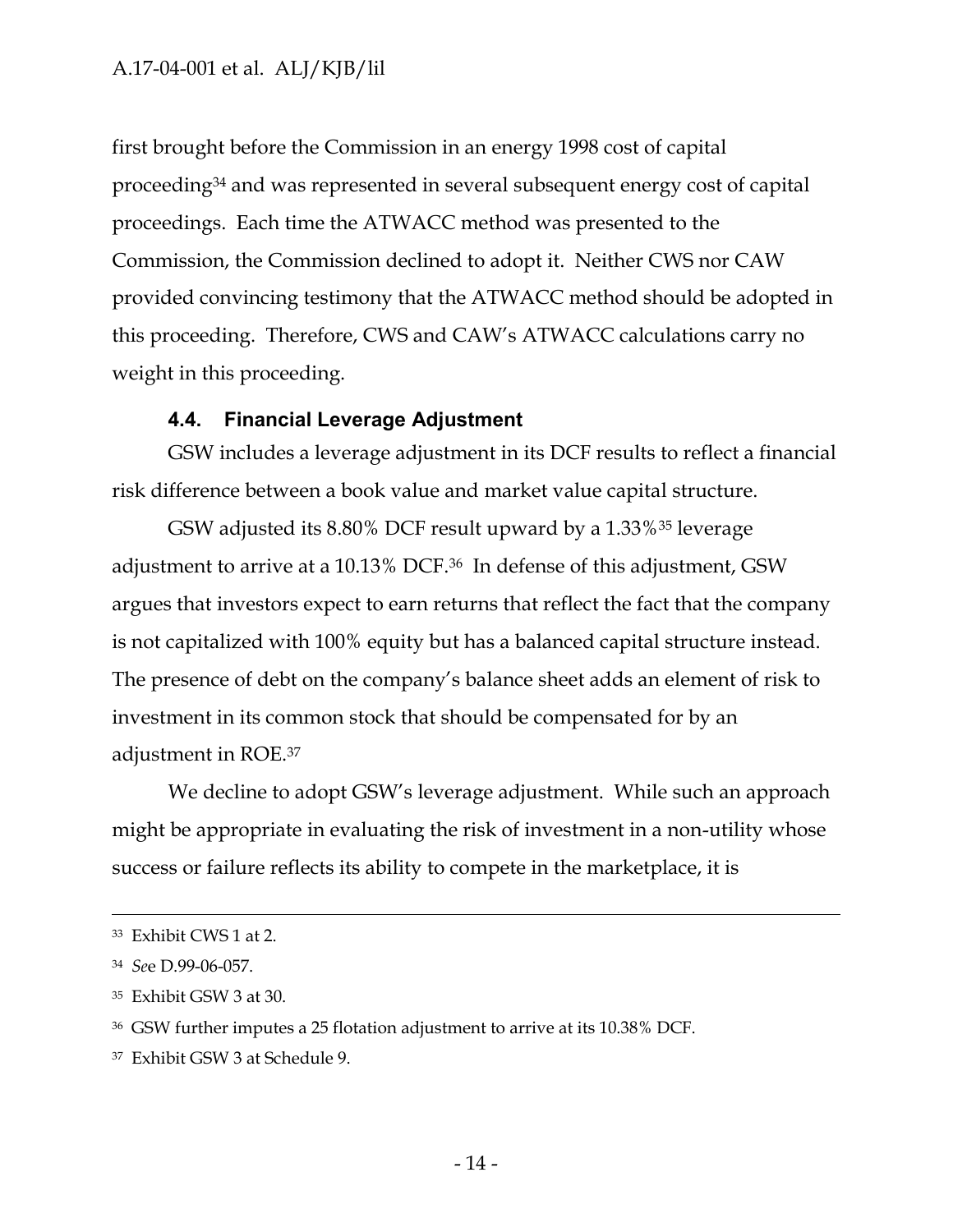inappropriate in the context of investing in a regulated utility whose returns are effectively insulated from market fluctuations. While it is true that a water utility is guaranteed only the right to earn a certain return on its rate base, the risk reduction mechanisms that we apply to water utilities<sup>38</sup> effectively mitigate most, if not all, of the risk associated with the existence of leverage in the capital structure.

#### **4.5. Small Size Adjustment**

<span id="page-15-0"></span>Three of the four Applicants seek an upward adjustment to their ROEs for the small size of their operations. SJW added a 0.10% business risk to its total financial model results so that it may be compensated for its small size in comparison to the average market capitalization of its water Proxy Group.<sup>39</sup> CWS added a 20 basis points size adjustment to its overall ROE to compensate it for risks and challenges involved in operating a series of smaller districts that are not present for larger districts.<sup>40</sup> GSW added a 1.00% adjustment in its CAPM to account for its smaller size in comparison to the market-based average equity capitalization of the Water Proxy Group as a whole.<sup>41</sup>

We reject Applicants' small size adjustments because the impact of small size districts and operations is already reflected in the financial models of their Proxy Group. Applicants have included their own operations as part of their Proxy Groups. Given the Proxy Group members' substantial spread of annual revenue and market capitalization as shown in Table 3, and inclusion of

<sup>38</sup> *See* footnote 4, *supra.*

<sup>39</sup> Exhibit SJW 4 at 63.

<sup>40</sup> Exhibit CWS 3 at 15.

<sup>41</sup> Exhibit GSW 3 at 39-40 and GSW 7 at 22.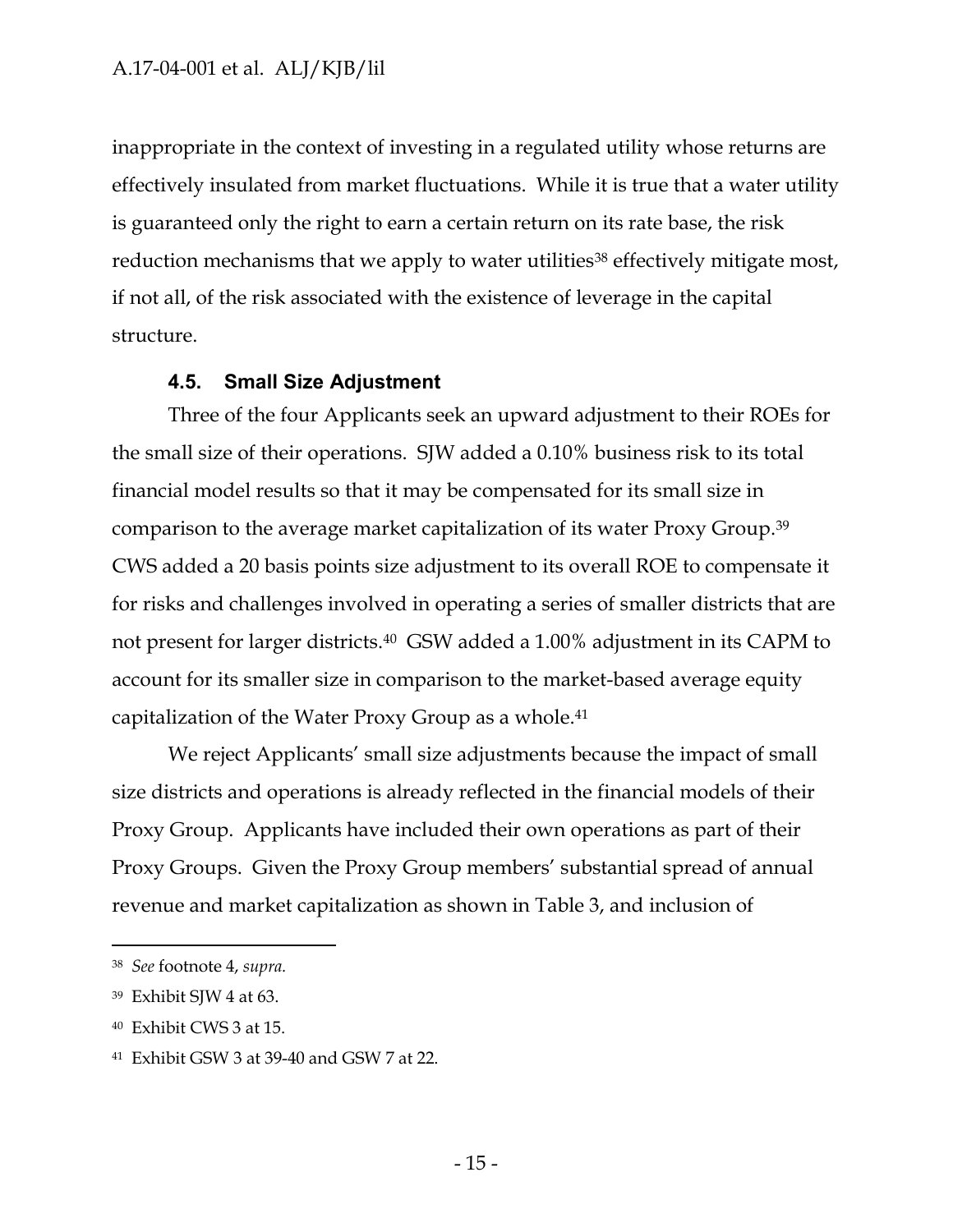Applicants' own operations as part of the Water Proxy Group, further small size adjustments are unnecessary.

We note that a related issue, whether the Commission should identify opportunities for consolidation of troubled systems within or adjacent to utilities' service territories that are not able to provide safe, reliable and affordable drinking water, and to what extent such issues should be addressed outside the water utility's general rate case, is being addressed in Rulemaking (R.) 17-06-024. This specific issue was not raised by the parties in this proceeding, but to the extent such consolidation or acquisitions are in the public interest, they may justify a troubled system adjustment. Parties may revisit this issue in R.17-06-024 consistent with the scope set forth in the January 9, 2018 Scoping Memo issued in that proceeding. Any future adjustments in this area whether addressed in R.17-06-024 or future applications for adjustments in cost of capital will need to be supported by the record in the respective proceedings.

#### <span id="page-16-0"></span>**5. Financial Model Results**

 $\overline{a}$ 

Applicants and ORA derived an ROE range from the results of their financial models and used that range to recommend a specific ROE. The parties were not consistent in selecting their respective ROE range. CAW, GSW and SJW took a simple average of their individual financial model results.<sup>42</sup> CWS selected the lowest point and highest point from all of its financial model results. ORA used the results of its CAPM financial model.

The DCF financial model is investor related and assesses the equity returns based on dividend yields and growth. Unlike the DCF financial model both the

<sup>42</sup> Although SJW applied a simple average of its financial model results it gave very limited weigh to its DCF result. Exhibit SJW 4 at 5.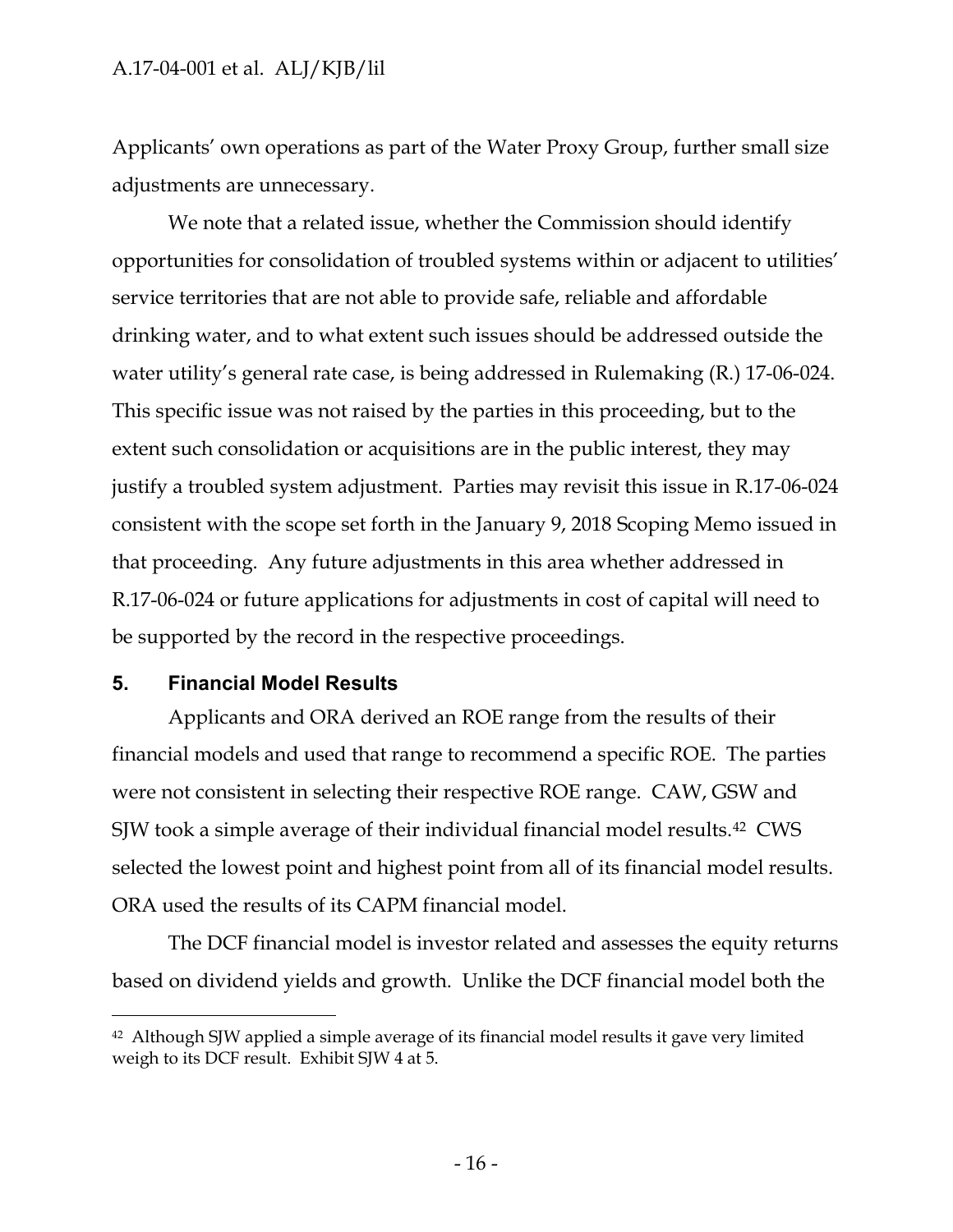RPM and CAPM financial models are risk premium related. Applicants have included several variations of the CAPM financial model in arriving at their CAPM result.43 Because both the RPM and CAPM financial models are risk premium related, we have given their results equal weight. Hence, we apply a simple weighted average of these three models consisting of 1/2 DCF and 1/2 of the average RPM and CAPM results to compare Applicants' and ORA's ranges of ROE. The following table summarizes the simple weighted averages of the individual financial models used by the parties, excluding the flotation cost, Non-Reg. Comp., ATWACC, financial leverage and small size adjustments we have determined are not appropriate in this proceeding.

**Table 5 Applicants' and ORA's Adjusted ROE Ranges** 

|             | <b>CAW</b>          | <b>CWS</b>          | <b>GSW</b> | <b>SIW</b> | ORA <sup>44</sup>  |
|-------------|---------------------|---------------------|------------|------------|--------------------|
| <b>DCF</b>  | $6.80\% - 9.00\%$   | $6.80\%$ - $9.00\%$ | 8.80%      | 8.50%      | $7.26\% - 8.63\%$  |
| <b>RPM</b>  | $10.10\% - 10.20\%$ | n.a.                | 11.50%     | 11.19%     | n.a.               |
| <b>CAPM</b> | $9.00\% - 9.70\%$   | $9.00\% - 9.90\%$   | 10.40%     | 9.41%      | $5.27\% - 10.43\%$ |
| Weighted    | $8.18\% - 9.48\%$   | $7.90\% - 9.45\%$   | 9.88%      | 9.40%      | $6.27\% - 9.53\%$  |
| Average     |                     |                     |            |            |                    |

### <span id="page-17-0"></span>**6. Return on Equity Summary**

The results of these financial models are used to establish a range to which parties apply risk factors and individual judgment to determine a proposed equity return. Although the parties agree that the models are objective, the results are dependent on subjective inputs. In the final analysis it is the

<sup>43</sup> Exhibit CAW 1 at 26.

<sup>44</sup> ORA's DCF range is based on is constant growth and non-constant growth DCF results.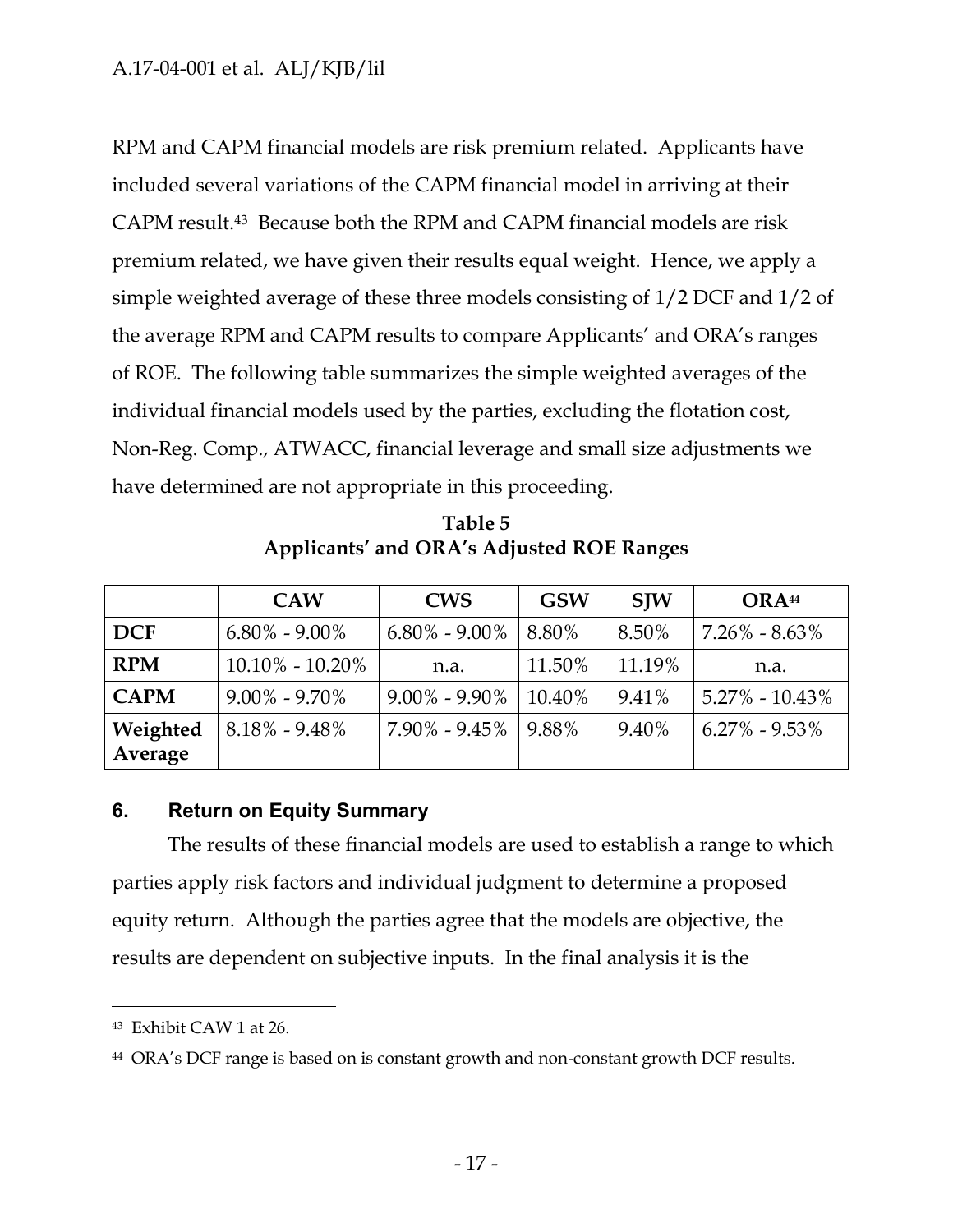application of judgment, not the precision of these models, which is the key to selecting a specific equity return within the range produced by financial model analysis.

As summarized in the following table, the financial models employed by Applicants and ORA, depending on the methods of calculation used and the assumptions made, produce average ROEs ranging from 6.27% to 9.88%. The table also compares the average of ROE ranges from the financial models to Applicants' requested and ORA's proposed ROEs. In all cases, the ROEs requested by Applicants exceed the ceiling of their adjusted financial model results by more than 100 basis points.

**Table 6 Comparison of the Parties' Weighted Average Return of Equity Ranges to Applicants' Requested and ORA's Proposed Return on Equity**

|            | <b>Adjusted ROE Ranges</b> |                   | <b>Requested/Proposed ROE</b> |            |  |
|------------|----------------------------|-------------------|-------------------------------|------------|--|
|            | <b>Utility</b>             | <b>ORA</b>        | <b>Utility</b>                | <b>ORA</b> |  |
| <b>CAW</b> | $8.18\% - 9.48\%$          | $6.27\% - 9.53\%$ | 10.80%                        | 8.23%      |  |
| <b>CWS</b> | $7.90\% - 9.45\%$          | $6.27\% - 9.53\%$ | 10.75%                        | 8.22%      |  |
| <b>GSW</b> | 9.88%                      | $6.27\% - 9.53\%$ | 11.00%                        | 8.22%      |  |
| <b>SJW</b> | 9.40%                      | $6.27\% - 9.53\%$ | 10.80%                        | 8.30%      |  |

We find no reason to adopt the financial modeling results of any one party. Therefore, we will establish a base ROE range from the financial model results. After considering all the evidence which includes the financial model results, adjustments to financial models, interest rate forecast, CD forecast, and applying informed judgement we arrive at a base ROE range of 7.40% to 9.40%. From that ROE range we consider the appropriate ROE for each of the Applicants.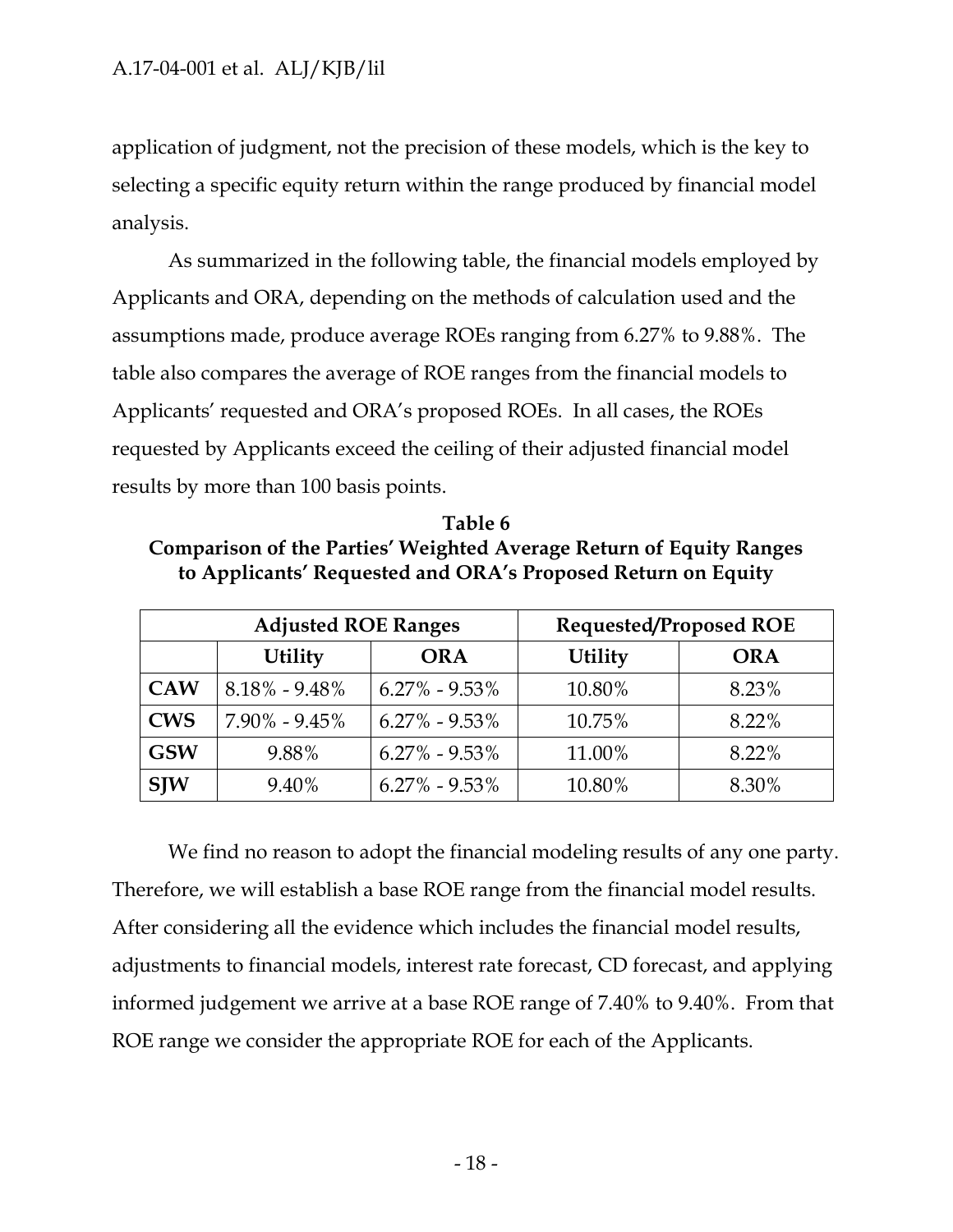### 6.a. **CAW**

CAW's 10.80% requested ROE exceeds its currently authorized 9.90% ROE and the 7.40% to 9.40% ROE range found reasonable in this proceeding. We apply informed judgment to determine an authorized ROE for CAW. Among the factors considered are CAW's unique and capital-intensified challenges in providing service to its Monterey Peninsula service territory, Carmel River water rights and supply, and approximately \$450 million in capital investment needs, more than double its historical level of capital investments.

After considering the evidence on the above factors, market conditions, trends, interest rate forecasts, quantitative financial models based on subjective inputs and risks presented by the parties we conclude that a 9.20% ROE is fair and reasonable for CAW.

#### 6.b. **CWS**

CWS revised its 10.75% ROE request downward to 9.43%, its currently authorized ROE, in its comments to the proposed decision. This revised requested ROE exceeds the 7.40% to 9.40% ROE range found reasonable in this proceeding. We apply informed judgment to determine an authorized ROE for CWS. Among the factors considered are CWS's series of smaller districts, approximately half of its water supply from groundwater and increased infrastructure needs requiring large capital expenditures going forward.

After considering the evidence on the above factors, market conditions, trends, interest rate forecasts, quantitative financial models based on subjective inputs and risks presented by the parties we conclude that a 9.20% ROE is fair and reasonable for CWS.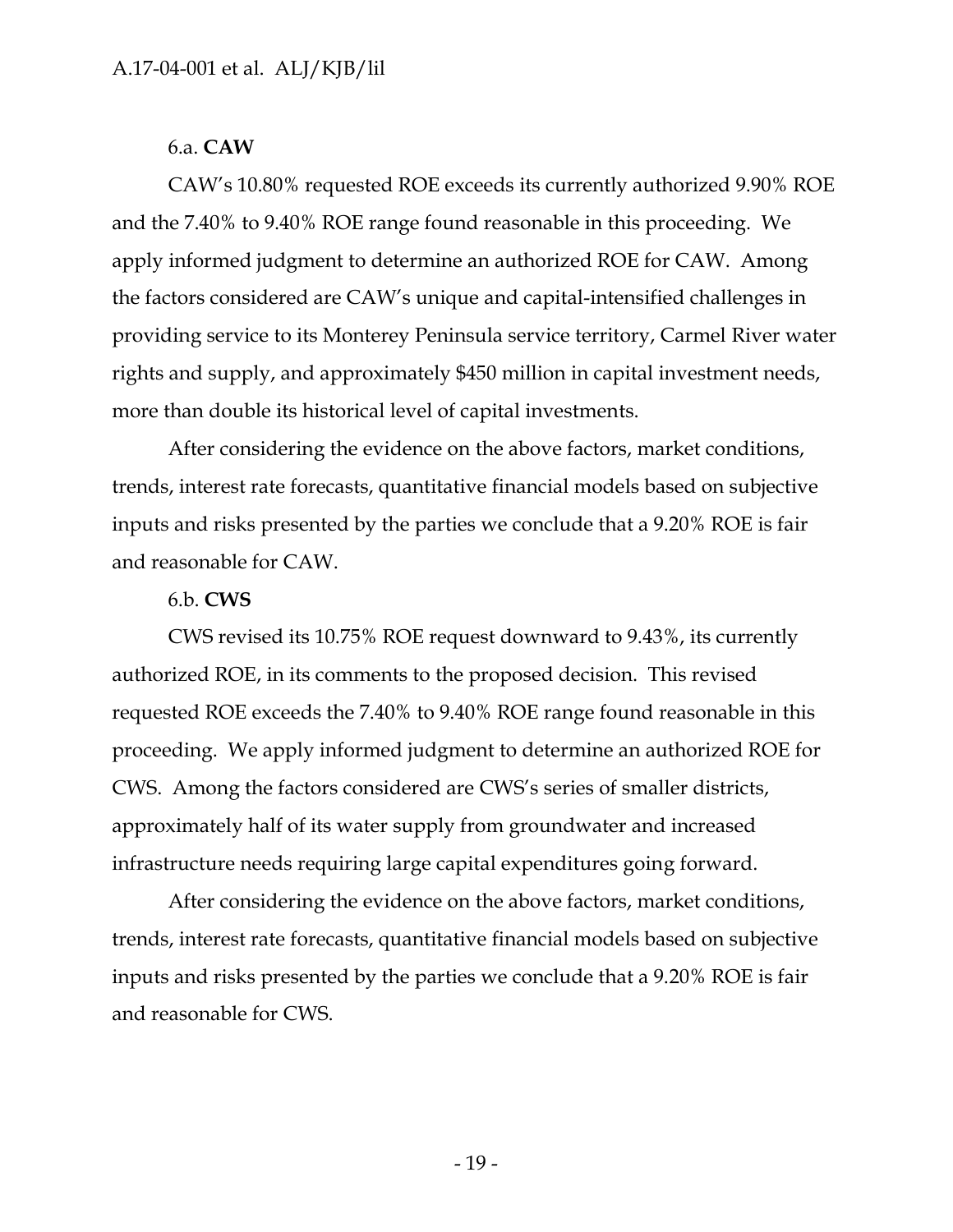#### 6.c. **GSW**

GSW revised its 11.00% ROE request downward to a 9.84% to 10.25% range in its comments to the proposed decision. This revised requested ROE exceeds the 7.40% to 9.40% ROE range found reasonable in this proceeding. We apply informed judgment to determine an authorized ROE for GSW. Among the factors considered are GSW's reliance on groundwater supplies, a collection of small distinct water systems located in remote locations where incremental costs must be bore by a limited customer base, debt/equity ratio, capital expenditure needs over the next four years representing approximately 43% of its net utility plant, and equity ratio.

After considering the evidence on the above factors, market conditions, trends, interest rate forecasts, quantitative financial models based on subjective inputs and risks presented by the parties we conclude that an 8.90% ROE is fair and reasonable for GSW.

#### 6.d. **SJW**

SJW revised its 10.80% ROE request downward to 9.43%, its currently authorized ROE, in its comments to the proposed decision. This revised ROE request exceeds the 7.40% to 9.40% ROE range found reasonable in this proceeding. Among the factors considered are that a major portion of SJW's water supply is purchased from the Santa Clara Valley Water District, its service territory covers adjacent cities and unincorporated areas within Santa Clara County and capital expenditures going forward to exceed 60% of its 2016 net utility plant.

After considering the evidence on the above factors, market conditions, trends, interest rate forecasts, quantitative financial models based on subjective

- 20 -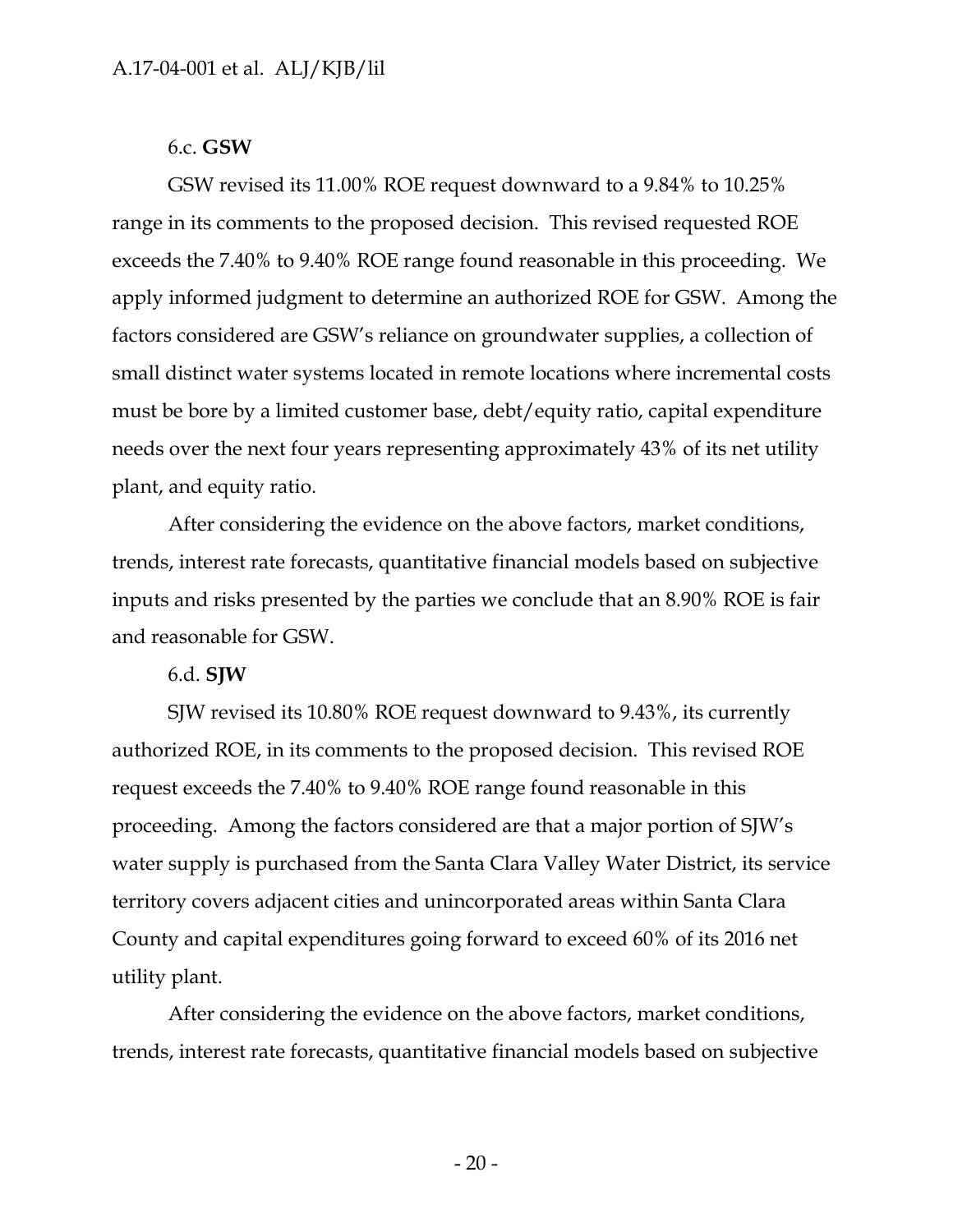inputs and risks presented by the parties we conclude that an 8.90% ROE is fair and reasonable for SJW.

### <span id="page-21-0"></span>**7. Cost of Debt**

Applicants calculate the annual cost of debt (CD) percentage by dividing the total annual debt cost amount (both annual interest amount and annual amortization of debt cost, including redemption premium) by the existing net proceeds amount less unamortized amounts (of debt and redemption premium) associated with the debt that is already paid.<sup>45</sup> In calculating total annual debt cost, Applicants also incorporate future debt cost.<sup>46</sup> Applicants, except CAW, calculate the recommended CD percentage by taking the average of the debt cost percentages from 2018 to 2020. CAW recommends 2018 debt percentage be applied for 2019 and 2020.<sup>47</sup>

ORA calculates the annual CD percentage by dividing total annual debt cost amount (both annual interest amount and annual amortization of debt cost, including redemption premium) by the existing net proceeds amount. In calculating total annual debt cost for the test year, ORA also incorporated Applicants' proposed future debt cost. ORA calculates its recommended CD percentage by taking the average of the debt cost percentages from 2018 to 2020.

ORA's cost of debt calculation mistakenly included State Revolving Fund debt being paid for by CAW's ratepayers. ORA also departed from the traditional method used in prior cost of capital proceedings in calculating costs

<sup>45</sup> CAW Exhibit 3 at 10 and Application, Attachment A, Chapter 3 – Table 2; SJW Exhibit 1 Schedule 4; GSW Exhibit 2, Tables 1 and 2.

<sup>46</sup> CAW Exhibit 3 at 11; GSW Exhibit 2 at 5, and 6; SJW Exhibit 1 at 5; CWS Exhibit 2 at 10, lines 6-7.

<sup>47</sup> GSW Exhibit 2, Table 2; SJW Exhibit 1, Schedule 4.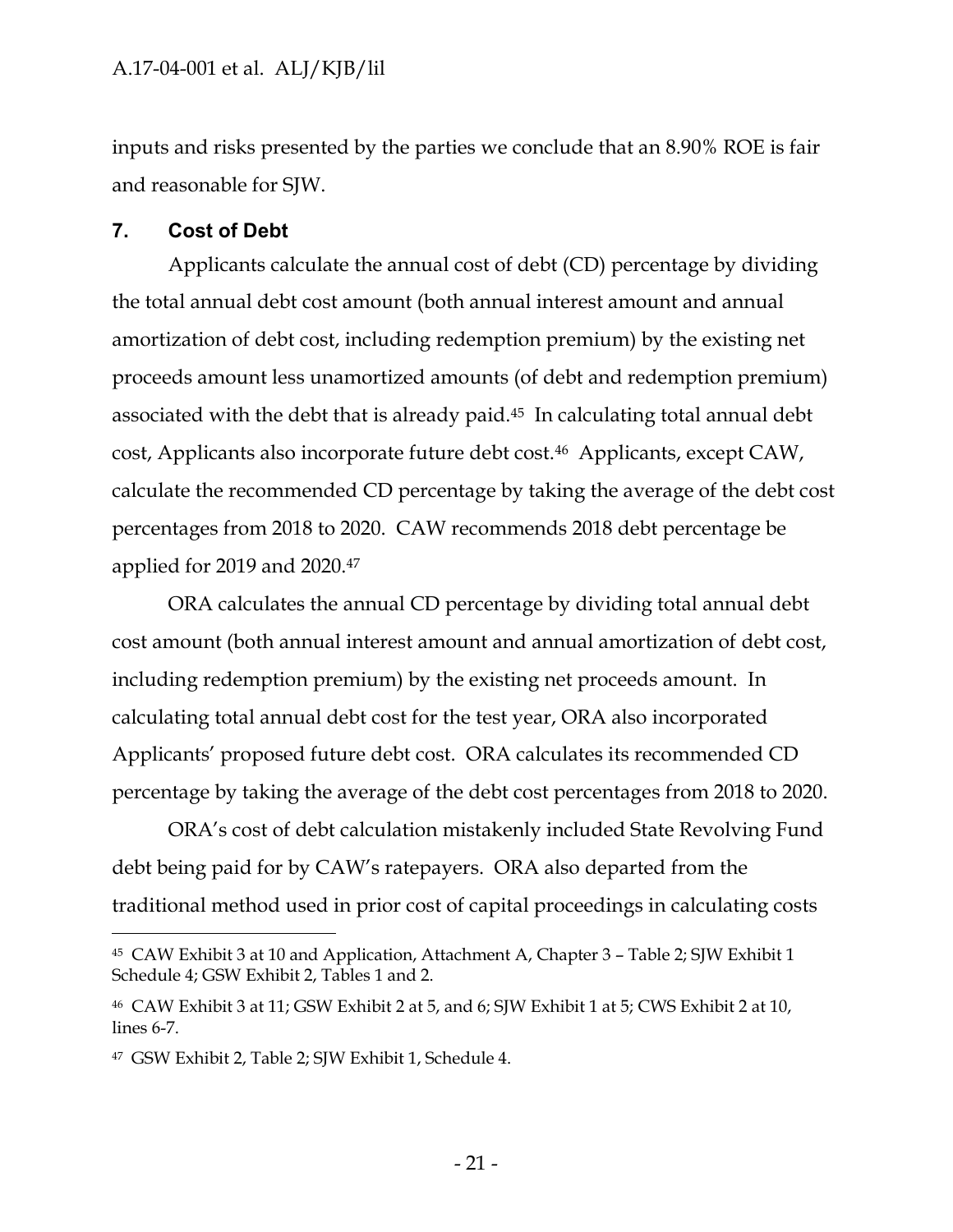of debt by excluding issuance costs of approximately, \$3.4 million, \$420.900 and \$1.18 million proposed by SJW, GSW and CAW, respectively, and \$4.8 million of GSW's redemption premiums not associated with any existing debt issuance.

We opt for the traditional method in calculating the costs of debt in this proceeding. Hence, we adopt the applicants requested costs of debt, which are shown on Table 7, below.

### **Table 7**

|            | <b>ORA Recommended</b><br><b>Cost of Debt</b> | <b>Utility Proposed</b><br><b>Cost of Debt</b> |
|------------|-----------------------------------------------|------------------------------------------------|
| <b>SJW</b> | 5.96%                                         | 6.20%                                          |
| <b>GSW</b> | 6.40%                                         | $6.60\%$                                       |
| <b>CAW</b> | 5.22%                                         | 5.63%                                          |
| CWS        | 5.51%                                         | 5.51%                                          |

**Comparison of ORA's and Applicants' Proposed Cost of Debt**

### <span id="page-22-0"></span>**8. Capital Structure**

ORA witness Dawadi arrived at his recommended capital structures by calculating the weighted average capital structures of the Applicants' regulated operations as shown in their annual reports. His recommended capital structures are not materially different from those proposed by the Applicants, which are shown on Table 8 below. Therefore, we adopt the Applicants' proposed capital structures.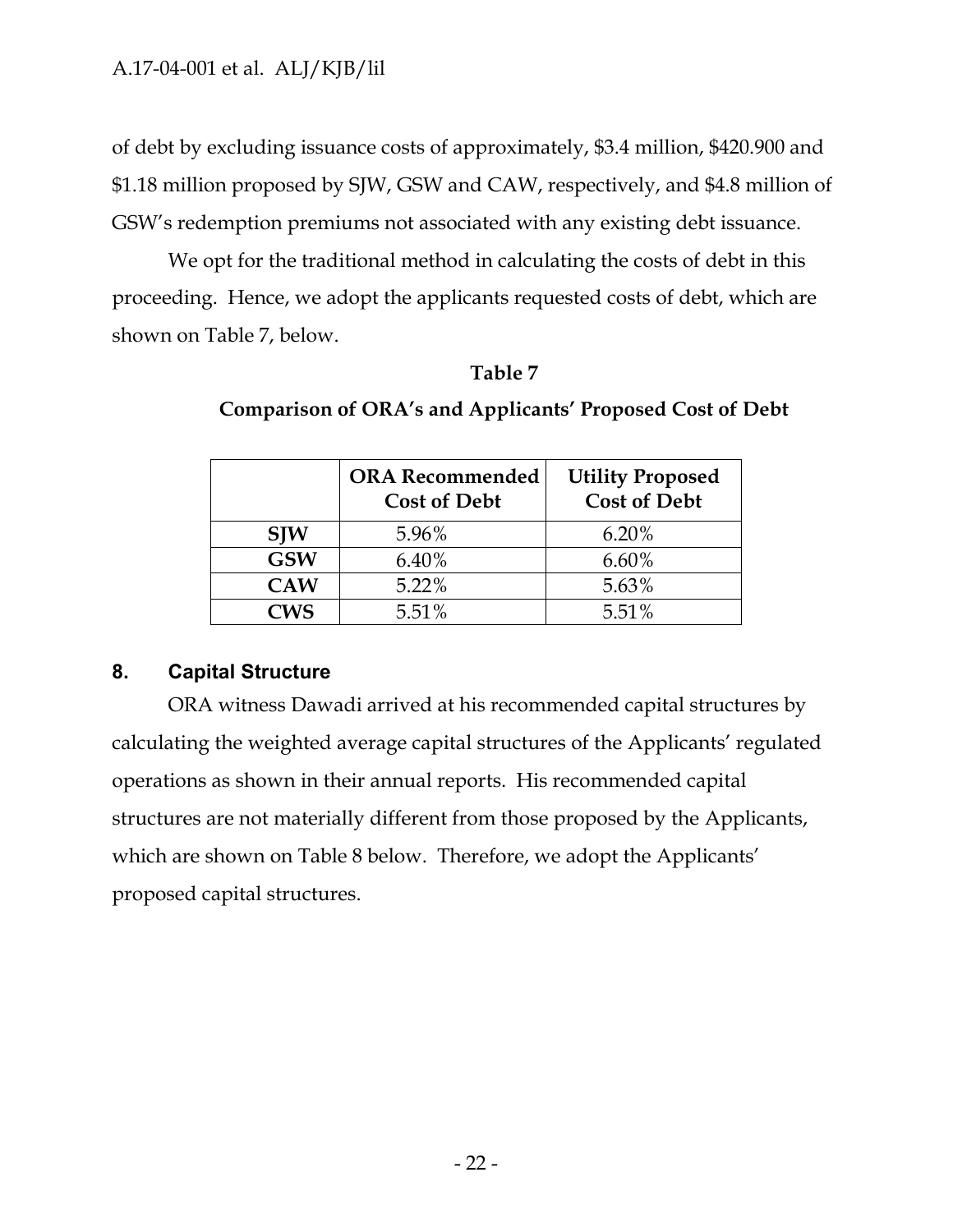### **Table 8**

|            | <b>ORA</b> Recommended<br>Debt / Equity | Applicants' Proposed<br>Debt / Equity |
|------------|-----------------------------------------|---------------------------------------|
| <b>SJW</b> | 47.42% / 52.58%                         | 46.72% / 53.28%                       |
| <b>GSW</b> | 45.87% / 54.13%                         | 43.00% / 57.00%                       |
| <b>CAW</b> | 45.82% / 54.18%                         | 44.61% / 55.39%                       |
| <b>CWS</b> | 45.56% / 54.44%                         | 46.60% / 53.40%                       |

### **Comparison of ORA's an Applicants' Proposed Debt/Equity**

### <span id="page-23-0"></span>**9. Comments on Proposed Decision**

The proposed decision of ALJ in this matter was mailed to the parties in accordance with Section 311 of the Pub. Util. Code and comments were allowed under Rule 14.3 of the Commission's Rules of Practice and Procedure. Comments were filed on February 26, 2018 by CAW, CWS GSW, SJW and ORA. To the extent changes were necessary as a result of the filed comments they were made to the body of this order.

### <span id="page-23-1"></span>**10. Assignment of Proceeding**

Martha Guzman Aceves is the assigned Commissioner for this proceeding and Karl J. Bemesderfer is the assigned ALJ.

## <span id="page-23-2"></span>**Findings of Fact**

1. More than 400 ratepayers appeared at the PPHs and more than 100 of them provided comments.

2. Applicants seek Commission authorization to continue with their WCCM for the years 2019 and 2020 using the base year 2018 that will be adopted in this proceeding.

3. The legal standards for setting a fair rate of return have been established by the *Bluefield*, *Hope* and *Duquesne* cases. Such a rate of return should be similar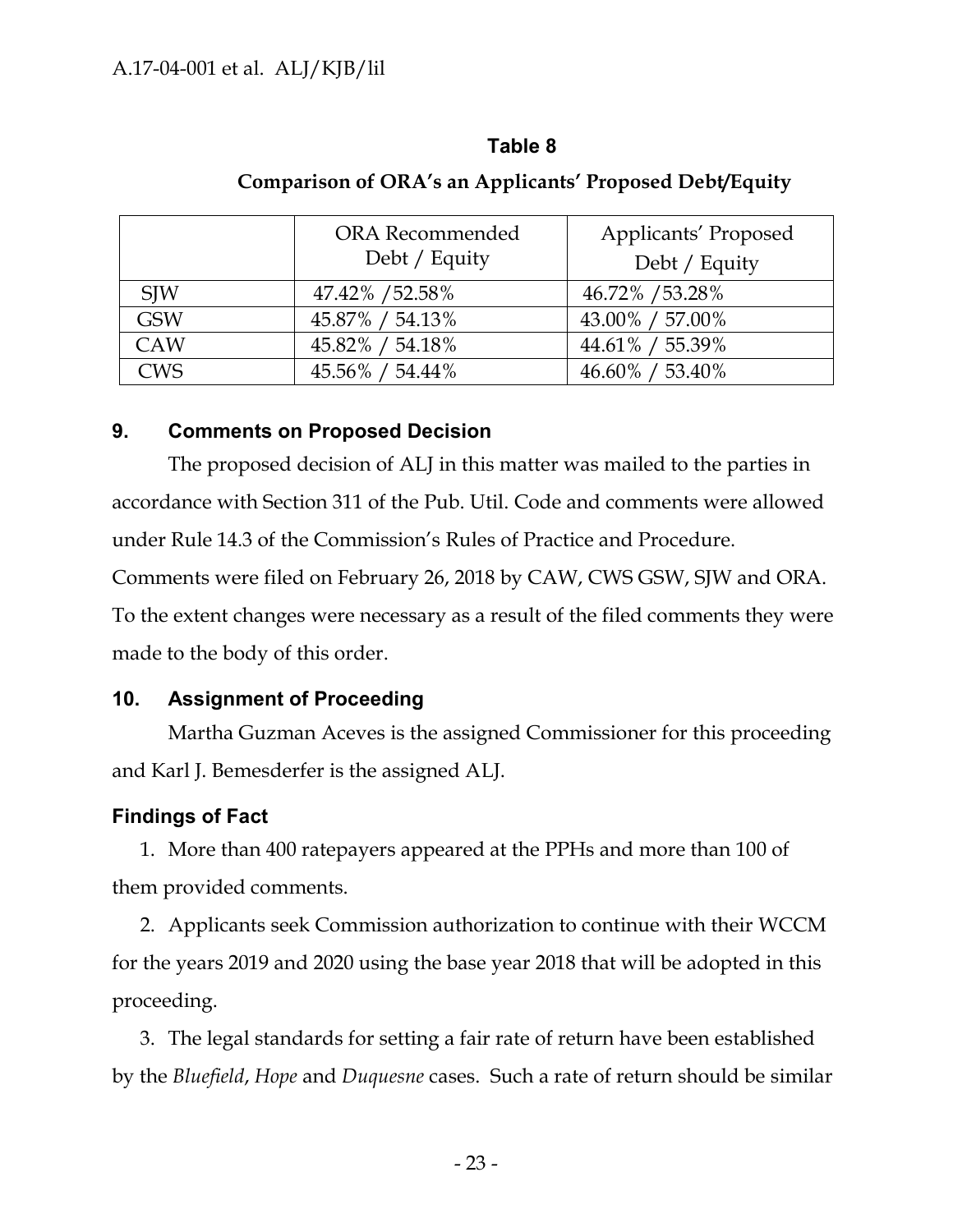to that generally being made at the same time and in the same general part of the country on investments in other business undertakings attended by corresponding risks and uncertainties, should enable a utility to maintain financial integrity, to attract capital, and to compensate investors for the risks they assume and should not be confiscatory.

4. The national average ROEs granted water utilities were 9.68% in 2016 and 9.43% for the first five months of 2017.

5. The major California energy utilities' ROEs are 10.05% to 10.30%.

6. The 10.75% to 11.00% ROEs requested by Applicants are more than 100 basis points higher than the national average ROEs granted water utilities and approximately 70 basis points higher than the major California energy utilities' ROEs.

7. The parties started with the same eight water companies in their Proxy Group. In addition, GSW added Artesian Resources to its Proxy Group.

8. The parties used variations of the CAPM, RPM and DCF financial models to support their respective ROE recommendations.

9. GSW and SJW included a flotation cost adjustment in their financial model results, which the Commission has previously disallowed other utilities from using in similar financial models.

10. GSW and SJW included the impact of a non-regulated comparable earnings approach in their financial model results.

11. CWS and CAW included an ATWACC adjustment in their financial model results, which the Commission has previously disallowed other utilities from using in similar models.

12. GSW included a leverage adjustment in its DCF results.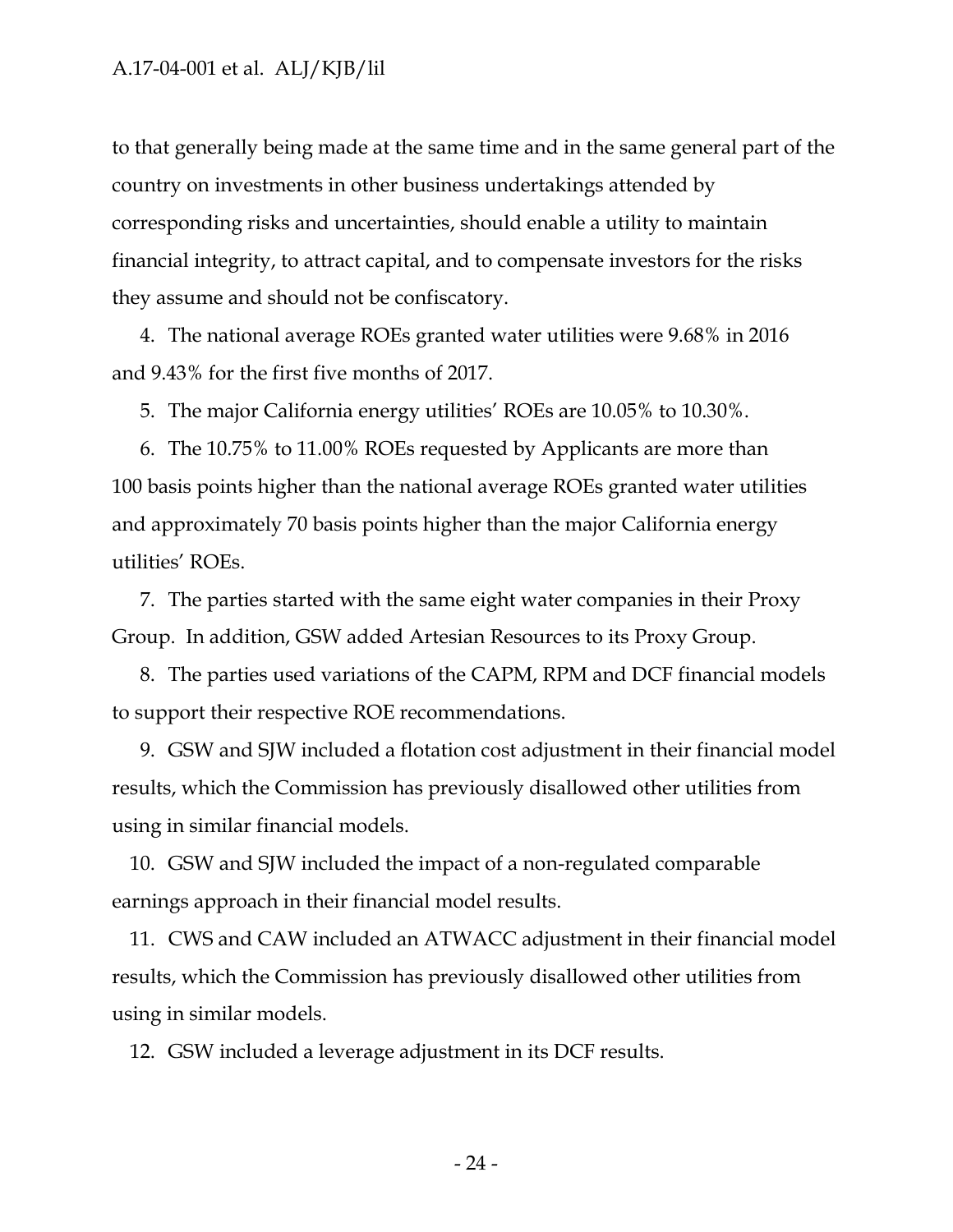13. CWS, GSW and SJW included a small size adjustment in their financial model results.

14. CWS's and SJW's operations are included in Proxy Group companies California Water Service Group and SJW Corp., respectively.

15. The RPM and CAPM financial models are both risk premium related.

16. The DCF financial model assesses equity returns based on dividend yields and growth.

17. ORA's recommended returns on equity range from 8.22% to 8.30%.

18. Applicants' costs of debt as calculated by ORA range from 5.22% to 6.40%.

19. The traditional method of calculating debt cost should be used in this proceeding.

20. ORA's recommended capital structures are not materially different from those proposed by Applicants.

#### <span id="page-25-0"></span>**Conclusions of Law**

1. The consolidation of these applications does not mean that a uniform ROE should be applied to each of the Applicants.

2. Applicants' requests to continue with their WCCM are unopposed and should be adopted.

3. Applicants provided no reason to consider the average ROE of the national water utilities or major California energy utilities as an ROE benchmark in this proceeding.

4. The flotation cost and ATWACC adjustments proposed in this proceeding should be disallowed because the Commission has previously disallowed other utilities from using those adjustments in similar financial models and Applicants provided no reasons for changing this approach.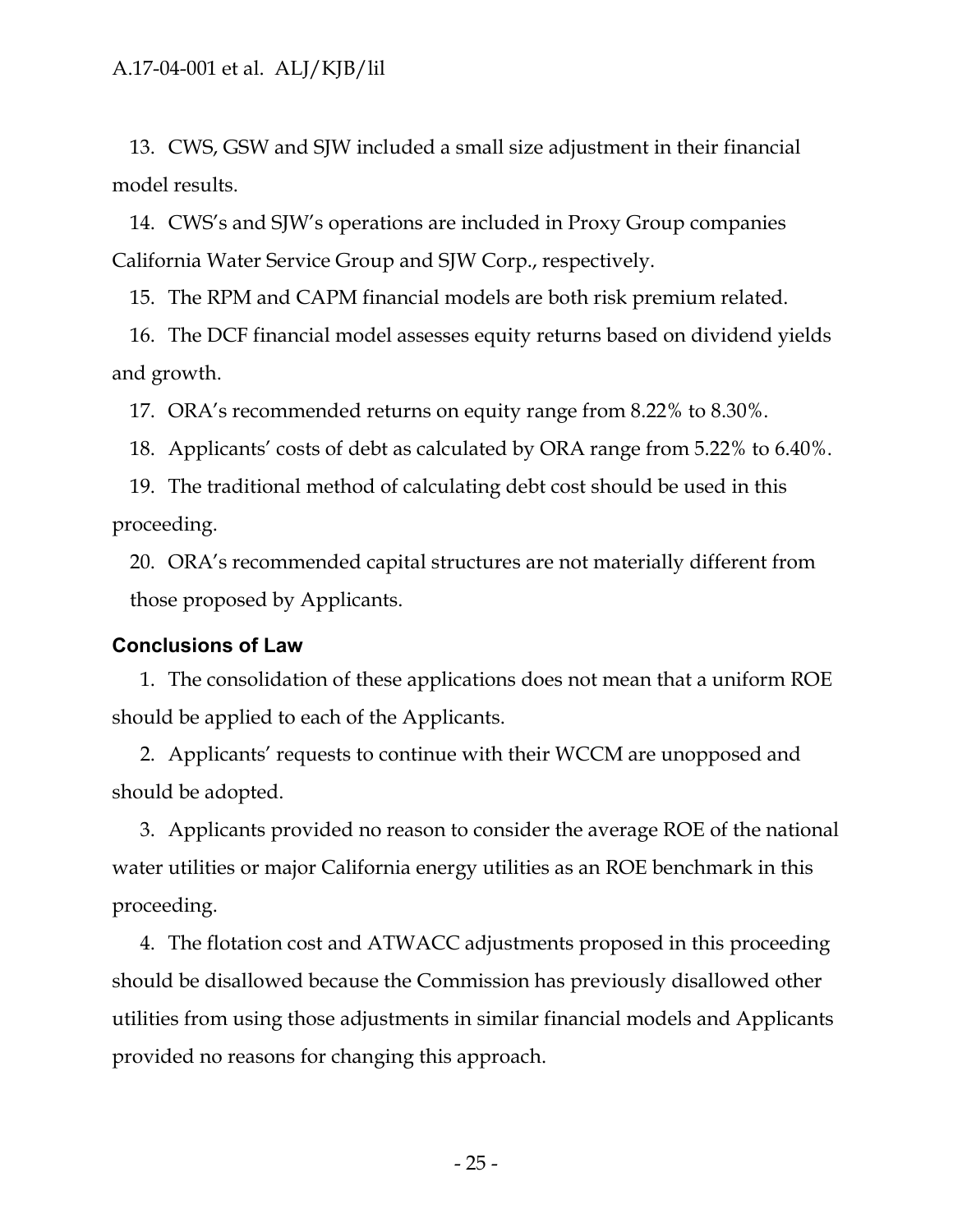5. Non-regulated comparable earnings financial modeling results should not be considered in this proceeding for the reasons set forth in the body of this decision.

6. GSW's financial leverage adjustment in its DCF results should be disallowed for the reasons set forth in the body of this decision.

7. The small size adjustment should not be considered in this proceeding for the reasons set forth in the body of this decision.

8. A simple weighted average of financial modeling results consisting of 1/2 DCF and 1/2 of the average RPM and CAPM results should be applied.

9. Applicants did not provide any evidence to substantiate that they are riskier than either the national water utilities or the major California energy utilities.

10. A 2018, 2019 and 2020 ROE range from 7.40% to 9.40% is just and reasonable for CAW, CWS, GSW and SJW.

11. An 9.20% ROE for the 2018, 2019 and 2020 calendar year is just and reasonable for CAW.

12. An 9.20% ROE for the 2018, 2019 and 2020 calendar year is just and reasonable for CWS.

13. An 8.90% ROE for the 2018, 2019 and 2020 calendar year is just and reasonable for GSW.

14. An 8.90% ROE for the 2018, 2019 and 2020 calendar year is just and reasonable for SJW.

15. Applicants proposed costs of debt are reasonable and should be adopted.

16. Applicants proposed capital structures are reasonable and should be adopted.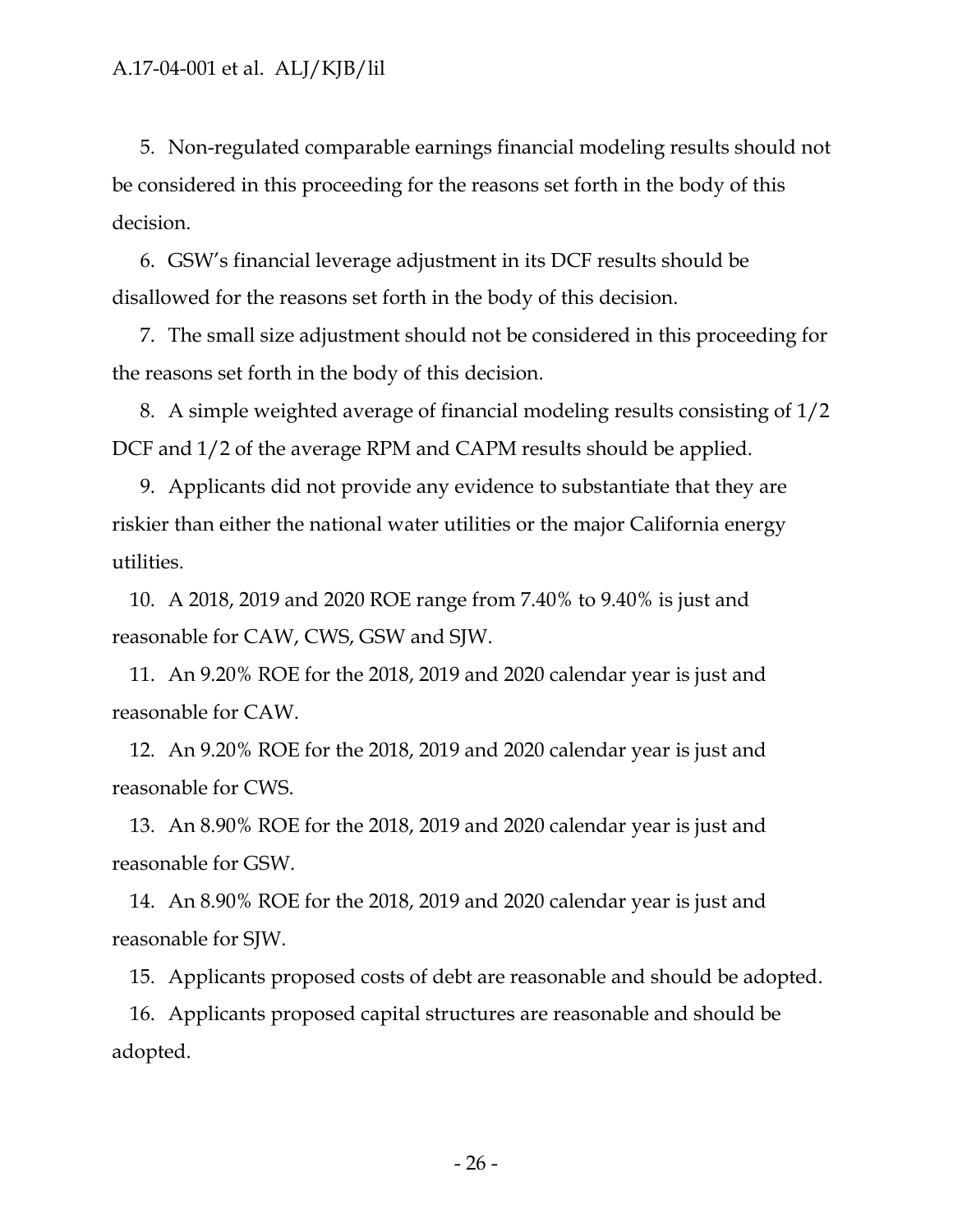17. Applicants should amortize and close their memorandum accounts that track the difference between water rates currently in effect and water rates that will go into effect due to a change in their ROE authorized by this decision as part of their next general rate adjustment.

18. The water utilities' ROE applications should be granted to the extent provided for in the following order.

#### **O R D E R**

<span id="page-27-0"></span>1. California Water Service Company is authorized an 9.20% return on equity and a 5.51% cost of debt with a 46.60% debt to 53.40% equity ratio resulting in a 7.48% return on rate base for the calendar years 2018, 2019 and 2020.

2. California-American Water Company is authorized an 9.20% return on equity and a 5.63% cost of debt with a 44.61% debt to 55.39% equity ratio resulting in a 7.61% return on rate base for the calendar years 2018, 2019 and 2020.

3. Golden State Water Company is authorized an 8.90% return on equity and a 6.60% cost of debt with a 43.00% debt to 57.00% equity ratio resulting in a 7.91% return on rate base for the calendar years 2018, 2019 and 2020.

4. San Jose Water Company is authorized an 8.90% return on equity and a 6.20% cost of debt with a 46.72% debt to 53.28% equity ratio resulting in a 7.64% return on rate base for the calendar years 2018, 2019 and 2020.

5. California Water Service Company, California-American Water Company, Golden State Water Company and San Jose Water Company shall continue with their Water Cost of Capital Mechanism for the years 2019 and 2020, using the base year 2018 adopted in this decision.